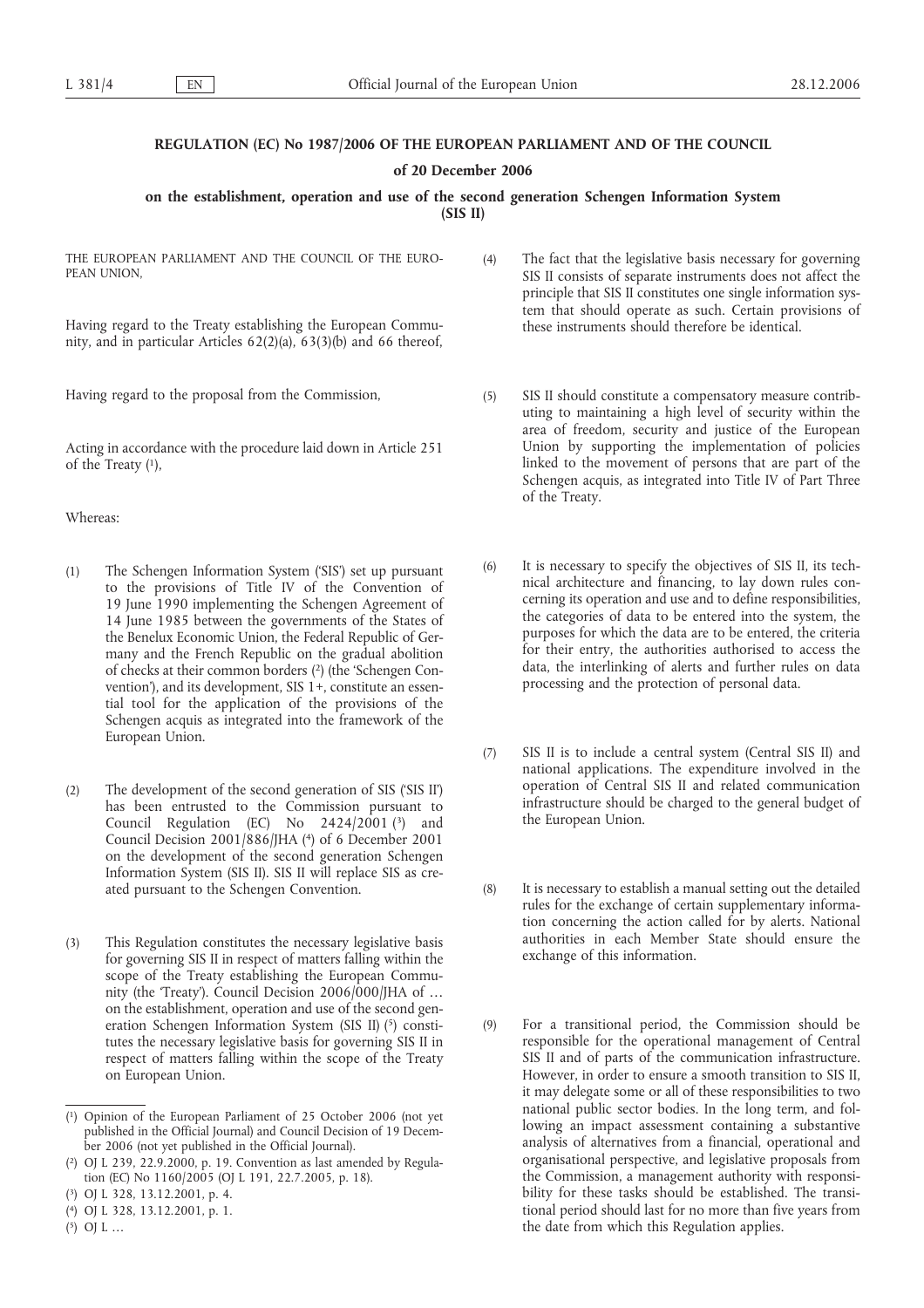- (10) SIS II is to contain alerts for the purpose of refusing entry or stay. It is necessary to further consider harmonising the provisions on the grounds for issuing alerts concerning third-country nationals for the purpose of refusing entry or stay and to clarifying their use in the framework of asylum, immigration and return policies. Therefore, the Commission should review, three years after the date from which this Regulation applies, the provisions on the objectives of and conditions for issuing alerts for the purpose of refusing entry or stay.
- (11) Alerts for the purpose of refusing entry or stay should not be kept longer in SIS II than the time required to fulfil the purposes for which they were supplied. As a general principle, they should be automatically erased from SIS II after a period of three years. Any decision to keep an alert for a longer period should be based on a comprehensive individual assessment. Member States should review these alerts within this three-year period and keep statistics about the number of alerts the retention period of which has been extended.
- (12) SIS II should permit the processing of biometric data in order to assist in the reliable identification of the individuals concerned. In the same perspective SIS II should also allow for the processing of data concerning individuals whose identity has been misused in order to avoid inconveniences caused by their misidentification, subject to suitable safeguards, in particular the consent of the individual concerned and a strict limitation of the purposes for which such data can be lawfully processed.
- (13) It should be possible for Member States to establish links between alerts in SIS II. The establishment by a Member State of links between two or more alerts should have no impact on the action to be taken, their retention period or the access rights to the alerts.
- (14) Data processed in SIS II in application of this Regulation should not be transferred or made available to third countries or to international organisations.
- (15) Directive 95/46/EC of the European Parliament and the Council of 24 October 1995 on the protection of individuals with regard to the processing of personal data and on the free movement of such data (1) applies to the processing of personal data carried out in application of this Regulation. This includes the designation of the controller and the possibility for Member States to provide for exemptions and restrictions to some of the rights and obligations provided for in that Directive including the rights of access and information of the individual concerned. The principles set out in Directive 95/46/EC should be supplemented or clarified in this Regulation, where necessary.
- (16) Regulation (EC) No 45/2001 of the European Parliament and of the Council of 18 December 2000 on the protection of individuals with regard to the processing of personal data by the Community institutions and bodies and on the free movement of such data (2), and in particular the provisions thereof concerning confidentiality and security of processing, apply to the processing of personal data by the Community institutions or bodies when carrying out their responsibilities in the operational management of SIS II. The principles set out in Regulation (EC) No 45/2001 should be supplemented or clarified in this Regulation, where necessary.
- (17) Insofar as confidentiality is concerned, the relevant provisions of the Staff Regulations of Officials of the European Communities and the conditions of employment of other servants of the European Communities should apply to officials or other servants employed and working in connection with SIS II.
- (18) It is appropriate that national supervisory authorities monitor the lawfulness of the processing of personal data by the Member States, whilst the European Data Protection Supervisor, appointed pursuant to Decision 2004/55/EC of the European Parliament and of the Council of 22 December 2003 appointing the independent supervisory body provided for in Article 286 of the EC Treaty (3), should monitor the activities of the Community institutions and bodies in relation to the processing of personal data in view of the limited tasks of the Community institutions and bodies with regard to the data themselves.
- (19) Both the Member States and the Commission should draw up a security plan in order to facilitate the implementation of security obligations and should cooperate with each other in order to address security issues from a common perspective.
- (20) In order to ensure transparency, a report on the technical functioning of Central SIS II and the communication infrastructure, including its security, and on the exchange of supplementary information should be produced every two years by the Commission or, when it is established, the management authority. An overall evaluation should be issued by the Commission every four years.

<sup>(</sup> 1) OJ L 281, 23.11.1995, p. 31.

<sup>(</sup> 2) OJ L 8, 12.1.2001, p. 1.

<sup>(</sup> 3) OJ L 12, 17.1.2004, p. 47.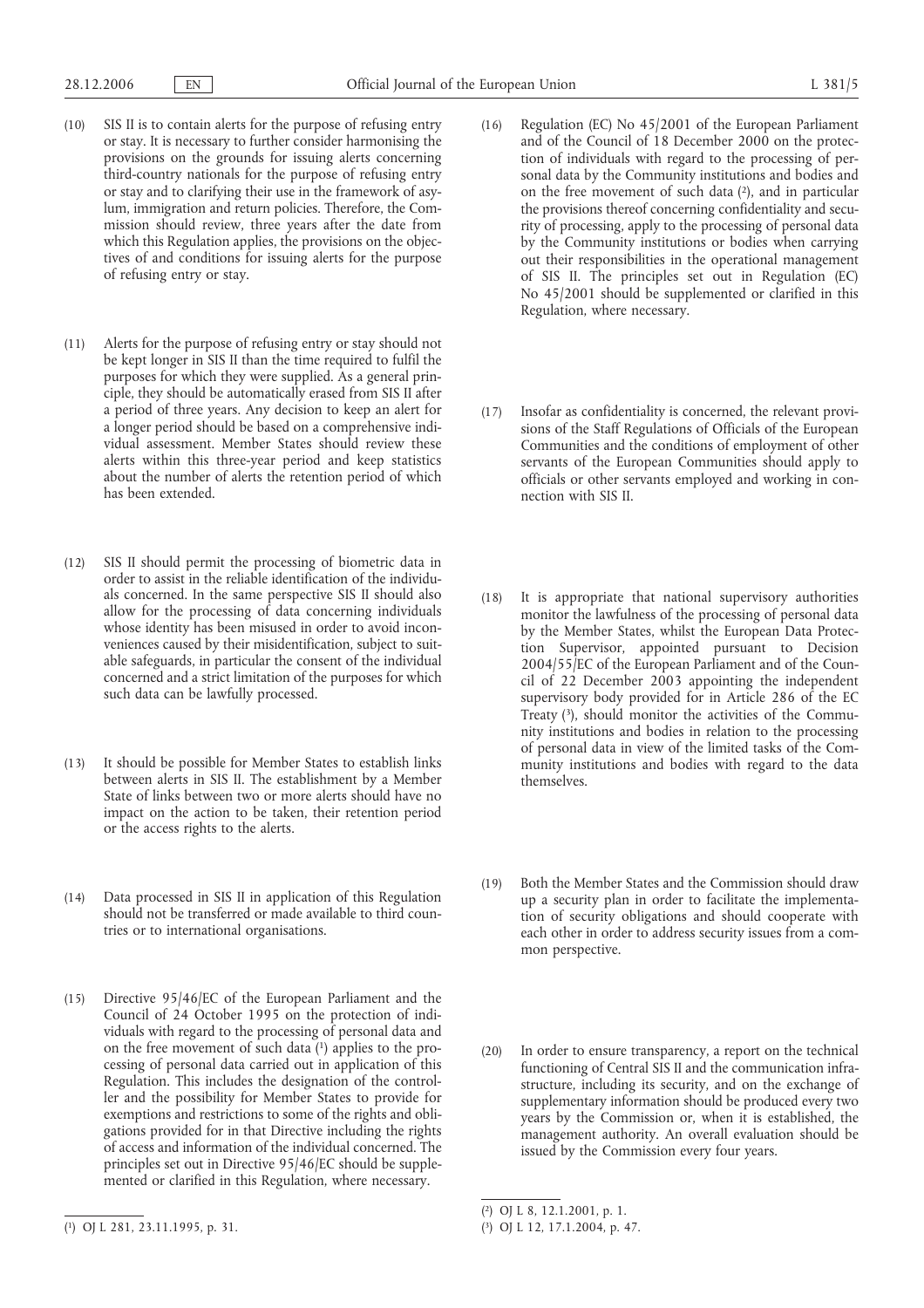- (21) Certain aspects of SIS II, such as technical rules on entering data, including data required for entering an alert, updating, deleting and searching data, rules on compatibility and priority of alerts, links between alerts and the exchange of supplementary information cannot, owing to their technical nature, level of detail and need for regular updating, be covered exhaustively by the provisions of this Regulation. Implementing powers in respect of those aspects should therefore be delegated to the Commission. Technical rules on searching alerts should take into account the smooth operation of national applications. Subject to an impact assessment by the Commission, it should be decided to what extent the implementing measures could be the responsibility of the management authority, once it is set up.
- (22) The measures necessary for the implementation of this Regulation should be adopted in accordance with Council Decision 1999/468/EC of 28 June 1999 laying down the procedures for the exercise of implementing powers conferred on the Commission (1).
- (23) It is appropriate to lay down transitional provisions in respect of alerts issued in SIS 1+ which are to be transferred to SIS II. Some provisions of the Schengen acquis should continue to apply for a limited period of time until the Member States have examined the compatibility of those alerts with the new legal framework. The compatibility of alerts on persons should be examined as a matter of priority. Furthermore, any modification, addition, correction or update of an alert transferred from SIS 1+ to SIS II, as well as any hit on such an alert, should trigger an immediate examination of its compatibility with the provisions of this Regulation.
- (24) It is necessary to lay down specific provisions regarding the part of the budget earmarked for operations of SIS which is not part of the general budget of the European Union.
- (25) Since the objectives of the action to be taken, namely the establishment and regulation of a joint information system, cannot be sufficiently achieved by the Member States and can therefore, by reason of the scale and effects of the action, be better achieved at Community level, the Community may adopt measures in accordance with the principle of subsidiarity, as set out in Article 5 of the Treaty. In accordance with the principle of proportionality, as set out in that Article, this Regulation does not go beyond what is necessary to achieve those objectives.
- (26) This Regulation respects the fundamental rights and observes the principles recognised in particular by the Charter of Fundamental Rights of the European Union.
- (27) In accordance with Articles 1 and 2 of the Protocol on the position of Denmark annexed to the Treaty on European Union and the Treaty establishing the European Community, Denmark does not take part in the adoption of this Regulation and is not bound by it or subject to its application. Given that this Regulation builds upon the Schengen acquis under the provisions of Title IV of Part Three of the Treaty, Denmark shall, in accordance with Article 5 of the said Protocol, decide within a period of six months after date of the adoption of this Regulation whether it will transpose it in its national law.
- (28) This Regulation constitutes a development of provisions of the Schengen acquis in which the United Kingdom does not take part, in accordance with Council Decision 2000/365/EC of 29 May 2000 concerning the request of the United Kingdom of Great Britain and Northern Ireland to take part in some of the provisions of the Schengen acquis (2). The United Kingdom is therefore not taking part in its adoption and is not bound by it or subject to its application.
- (29) This Regulation constitutes a development of provisions of the Schengen acquis in which Ireland does not take part, in accordance with Council Decision 2002/192/EC of 28 February 2002 concerning Ireland's request to take part in some of the provisions of the Schengen acquis (3). Ireland is therefore not taking part in its adoption and is not bound by it or subject to its application.
- (30) This Regulation is without prejudice to the arrangements for the United Kingdom's and Ireland's partial participation in the Schengen acquis as defined in Decision 2000/365/EC and Decision 2002/192/EC respectively.
- (31) As regards Iceland and Norway, this Regulation constitutes a development of provisions of the Schengen acquis within the meaning of the Agreement concluded by the Council of the European Union and the Republic of Iceland and the Kingdom of Norway concerning the association of those two States with the implementation, application and development of the Schengen acquis (4), which fall within the area referred to in Article 1, point G, of Council Decision 1999/437/EC of 17 May 1999 (5) on certain arrangements for the application of that Agreement.

<sup>(</sup> 1) OJ L 184, 17.7.1999, p. 23. Decision as amended by Decision 2006/512/EC (OJ L 200, 22.7.2006, p. 11).

<sup>(</sup> 2) OJ L 131, 1.6.2000, p. 43.

<sup>(</sup> 3) OJ L 64, 7.3.2002, p. 20.

<sup>(</sup> 4) OJ L 176, 10.7.1999, p. 36.

<sup>(</sup> 5) OJ L 176, 10.7.1999, p. 31.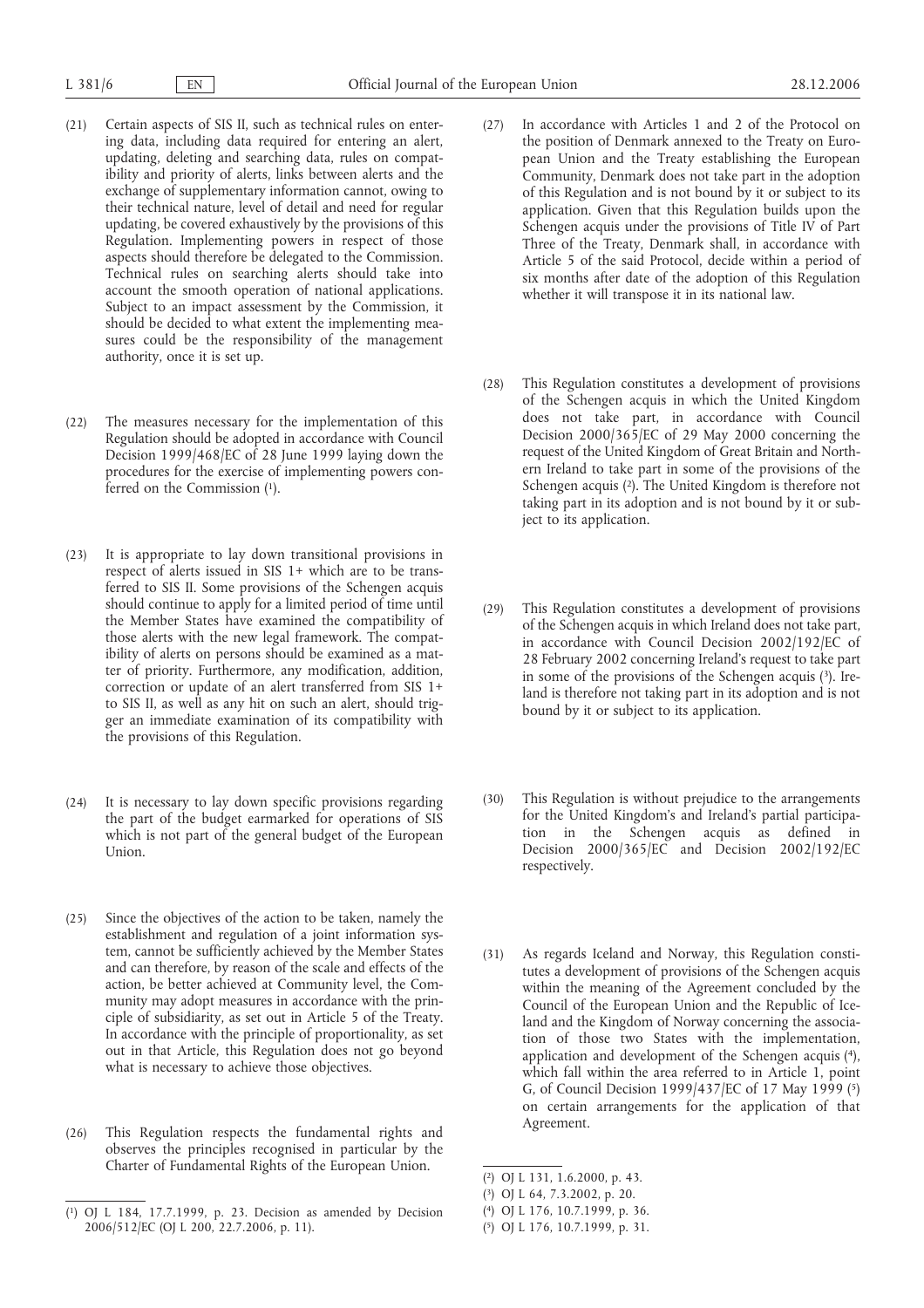- (32) An arrangement should be made to allow representatives of Iceland and Norway to be associated with the work of committees assisting the Commission in the exercise of its implementing powers. Such an arrangement has been contemplated in the Exchanges of Letters between the Council of the European Union and the Republic of Iceland and the Kingdom of Norway concerning committees which assist the European Commission in the exercise of its executive powers (1), annexed to the abovementioned Agreement.
- (33) As regards Switzerland, this Regulation constitutes a development of provisions of the Schengen acquis within the meaning of the Agreement signed between the European Union, the European Community and the Swiss Confederation concerning the association of the Swiss Confederation with the implementation, application and development of the Schengen acquis, which fall within the area referred to in Article 1, point G, of Decision 1999/437/EC read in conjunction with Article 4(1) of Council Decisions 2004/849/EC (2) and 2004/860/EC (3).
- (34) An arrangement should be made to allow representatives of Switzerland to be associated with the work of committees assisting the Commission in the exercise of its implementing powers. Such an arrangement has been contemplated in the Exchange of Letters between the Community and Switzerland, annexed to the abovementioned Agreement.
- (35) This Regulation constitutes an act building on the Schengen acquis or otherwise related to it within the meaning of Article 3(2) of the 2003 Act of Accession.
- (36) This Regulation should apply to the United Kingdom and Ireland on dates determined in accordance with the procedures set out in the relevant instruments concerning the application of the Schengen acquis to those States,

HAVE ADOPTED THIS REGULATION:

### CHAPTER I

## **GENERAL PROVISIONS**

#### *Article 1*

## **Establishment and general purpose of SIS II**

1. A second generation Schengen Information System ('SIS II') is hereby established.

2. The purpose of SIS II shall be, in accordance with this Regulation, to ensure a high level of security within the area of freedom, security and justice of the European Union, including the maintenance of public security and public policy and the safeguarding of security in the territories of the Member States, and to apply the provisions of Title IV of Part Three of the Treaty relating to the movement of persons in their territories, using information communicated via this system.

## *Article 2*

### **Scope**

1. This Regulation establishes the conditions and procedures for the entry and processing in SIS II of alerts in respect of thirdcountry nationals, the exchange of supplementary information and additional data for the purpose of refusing entry into, or a stay in, a Member State.

2. This Regulation also lays down provisions on the technical architecture of SIS II, the responsibilities of the Member States and of the management authority referred to in Article 15, general data processing, the rights of the persons concerned and liability.

### *Article 3*

### **Definitions**

For the purposes of this Regulation, the following definitions shall apply:

- (a) 'alert' means a set of data entered in SIS II allowing the competent authorities to identify a person with a view to taking specific action;
- (b) 'supplementary information' means information not stored in SIS II, but connected to SIS II alerts, which is to be exchanged:
	- (i) in order to allow Member States to consult or inform each other when entering an alert;

<sup>(</sup> 1) OJ L 176, 10.7.1999, p. 53.

<sup>(</sup> 2) Council Decision 2004/849/ECof 25 October 2004 on the signing, on behalf of the European Union, and on the provisional application of certain provisions of the Agreement between the European Union, the European Community and the Swiss Confederation concerning the Swiss Confederation's association with the implementation, application and development of the Schengen acquis (OJ L 368, 15.12.2004, p. 26).

<sup>(</sup> 3) Council Decision 2004/860/EC of 25 October 2004 on the signing, on behalf of the European Community, and on the provisional application of certain provisions of the Agreement between the European Union, the European Community and the Swiss Confederation, concerning the Swiss Confederation's association with the implementation, application and development of the Schengen *acquis* (OJ L 370, 17.12.2004, p. 78).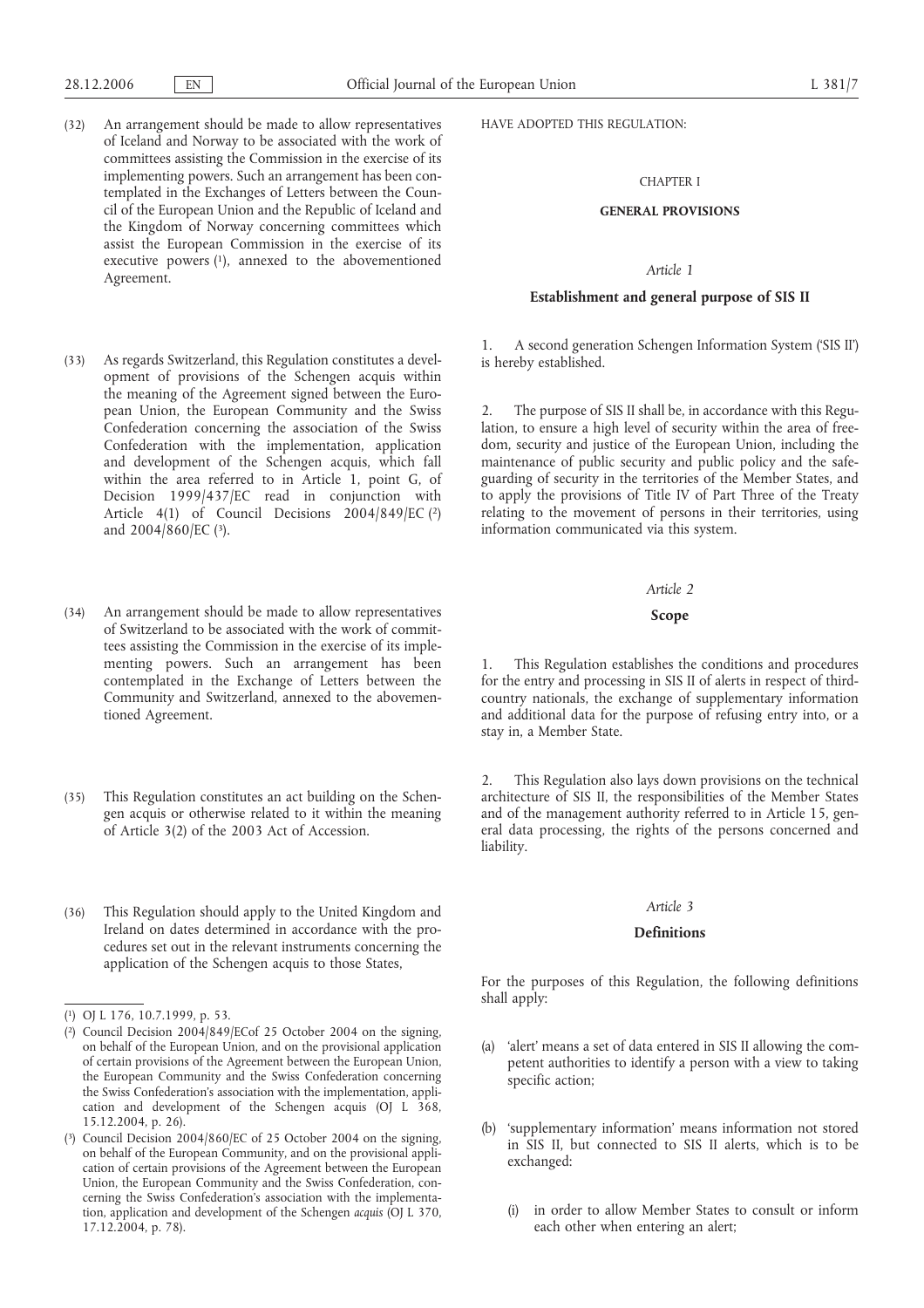- (ii) following a hit, in order to allow the appropriate action to be taken;
- (iii) when the required action cannot be taken;
- (iv) when dealing with the quality of SIS II data;
- (v) when dealing with the compatibility and priority of alerts;
- (vi) when dealing with rights of access;
- (c) 'additional data' means the data stored in SIS II and connected with SIS II alerts which are to be immediately available to the competent authorities where a person in respect of whom data has been entered in SIS II is located as a result of searches made therein;
- (d) 'third-country national' means any individual who is neither:
	- (i) a citizen of the European Union within the meaning of Article 17(1) of the Treaty;

nor

- (ii) a national of a third country who, under agreements between the Community and its Member States on the one hand, and these countries, on the other, enjoys rights of free movement equivalent to those of citizens of the European Union;
- (e) 'personal data' means any information relating to an identified or identifiable natural person ('data subject'); an identifiable person is one who can be identified, directly or indirectly;
- 'processing of personal data' ('processing') means any operation or set of operations which is performed upon personal data, whether or not by automatic means, such as collection, recording, organisation, storage, adaptation or alteration, retrieval, consultation, use, disclosure by transmission, dissemination or otherwise making available, alignment or combination, blocking, erasure or destruction.

#### *Article 4*

# **Technical architecture and ways of operating SIS II**

- 1. SIS II shall be composed of:
- (a) a central system ('Central SIS II') composed of:
	- a technical support function ('CS-SIS') containing a database, the 'SIS II database';
	- a uniform national interface ('NI-SIS');
- (b) a national system (the 'N.SIS II') in each of the Member States, consisting of the national data systems which communicate with Central SIS II. An N.SIS II may contain a data file (a 'national copy'), containing a complete or partial copy of the SIS II database;
- (c) a communication infrastructure between CS-SIS and NI-SIS (the 'Communication Infrastructure') that provides an encrypted virtual network dedicated to SIS II data and the exchange of data between SIRENE Bureaux as referred to in Article 7(2).

2. SIS II data shall be entered, updated, deleted and searched via the various N.SIS II systems. A national copy shall be available for the purpose of carrying out automated searches in the territory of each of the Member States using such a copy. It shall not be possible to search the data files of other Member States' N.SIS II.

3. CS-SIS, which performs technical supervision and administration functions, shall be located in Strasbourg (France) and a backup CS-SIS, capable of ensuring all functionalities of the principal CS-SIS in the event of failure of this system, shall be located in Sankt Johann im Pongau (Austria).

4. CS-SIS shall provide the services necessary for the entry and processing of SIS II data, including searches in the SIS II database. For the Member States which use a national copy, CS-SIS shall:

- (a) provide the on-line update of the national copies;
- (b) ensure the synchronisation of and consistency between the national copies and the SIS II database;
- (c) provide the operations for initialisation and restoration of the national copies.

## *Article 5*

# **Costs**

1. The costs of setting up, operating and maintaining Central SIS II and the Communication Infrastructure shall be borne by the general budget of the European Union.

These costs shall include work done with respect to CS-SIS that ensures the provision of the services referred to in Article 4(4).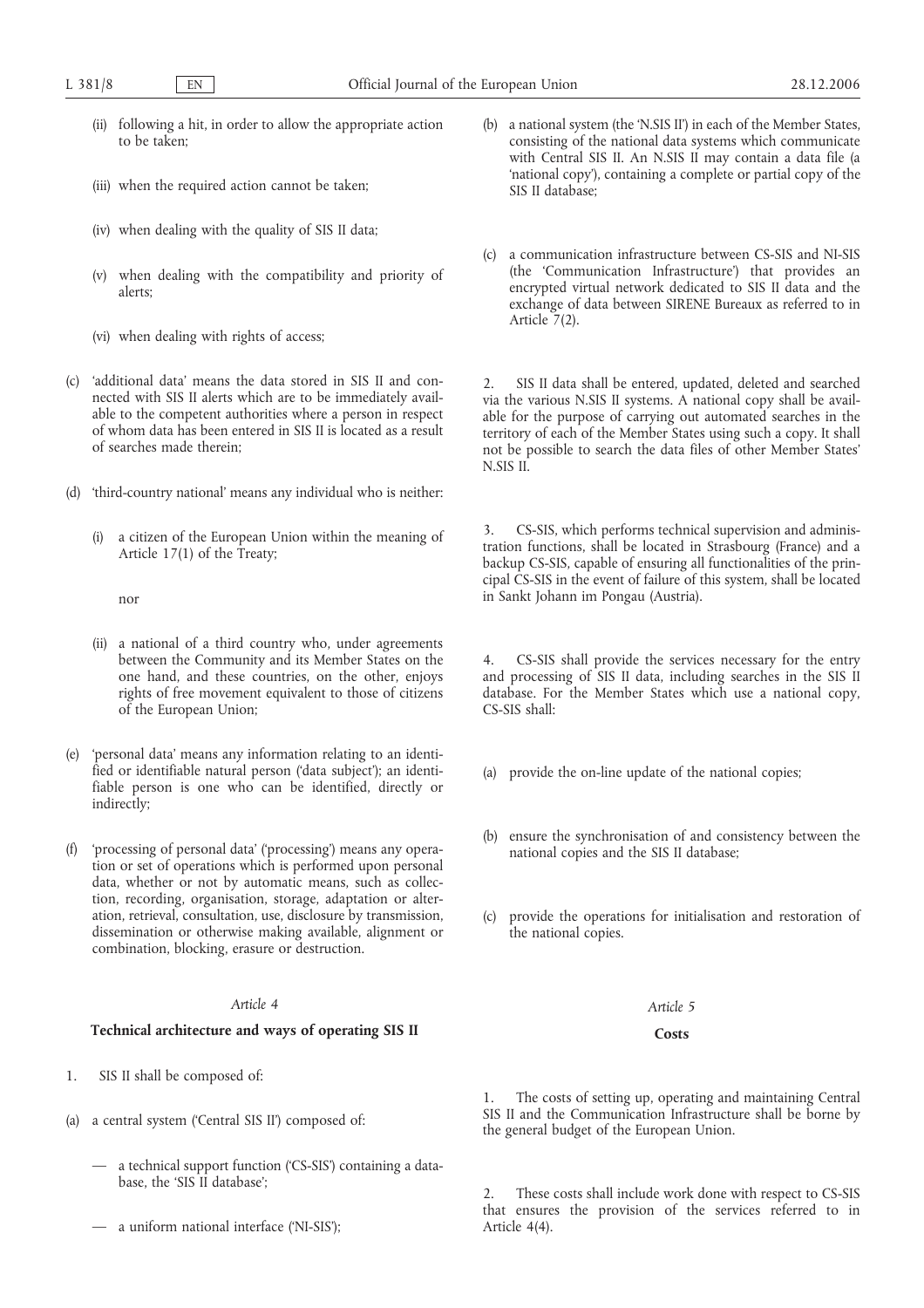3. The costs of setting up, operating and maintaining each N.SIS II shall be borne by the Member State concerned.

## CHAPTER II

#### **RESPONSIBILITIES OF THE MEMBER STATES**

# *Article 6*

#### **National systems**

Each Member State shall be responsible for setting up, operating and maintaining its N.SIS II and connecting its N.SIS II to NI-SIS.

# *Article 7*

## **N.SIS II Office and SIRENE Bureau**

1. Each Member State shall designate an authority (the 'N.SIS II Office'), which shall have central responsibility for its N.SIS II. That authority shall be responsible for the smooth operation and security of the N.SIS II, shall ensure the access of the competent authorities to SIS II and shall take the necessary measures to ensure compliance with the provisions of this Regulation. Each Member State shall transmit its alerts via its N.SIS II Office.

2. Each Member State shall designate the authority which shall ensure the exchange of all supplementary information (the 'SIRENE Bureau') in accordance with the provisions of the SIRENE Manual, as referred to in Article 8.

Those Bureaux shall also coordinate the verification of the quality of the information entered in the SIS II. For those purposes, they shall have access to the data processed in SIS II.

3. The Member States shall inform the management authority of their N.SIS II Office and of their SIRENE Bureau. The management authority shall publish the list of them together with the list referred to in Article 31(8).

### *Article 8*

### **Exchange of supplementary information**

1. Supplementary information shall be exchanged in accordance with the provisions of the 'SIRENE Manual' and using the communication infrastructure. Should the communication infrastructure be unavailable, Member States may use other adequately secured technical means for exchanging supplementary information.

2. Supplementary information shall be used only for the purpose for which it was transmitted.

3. Requests for supplementary information made by a Member State shall be answered as soon as possible.

Detailed rules for the exchange of supplementary information shall be adopted in accordance with the procedure referred to in Article  $51(2)$  in the form of the SIRENE Manual, without prejudice to the provisions of the instrument setting up the management authority.

#### *Article 9*

### **Technical compliance**

1. To ensure the prompt and effective transmission of data, each Member State shall observe, when setting up its N.SIS II, the protocols and technical procedures established to ensure the compatibility of its N.SIS II with CS-SIS. Those protocols and technical procedures shall be established in accordance with the procedure referred to in Article 51(2), without prejudice to the provisions of the instrument setting up the management authority.

If a Member State uses a national copy it shall ensure, by means of the services provided by CS-SIS, that data stored in the national copy are, by means of the automatic updates referred to in Article 4(4), identical to and consistent with the SIS II database, and that a search in its national copy produces a result equivalent to that of a search in the SIS II database.

## *Article 10*

### **Security – Member States**

1. Each Member State shall, in relation to its N.SIS II, adopt the necessary measures, including a security plan, in order to:

- (a) physically protect data, including by making contingency plans for the protection of critical infrastructure;
- (b) deny unauthorised persons access to data-processing facilities used for processing personal data (facilities access control);
- (c) prevent the unauthorised reading, copying, modification or removal of data media (data media control);
- (d) prevent the unauthorised input of data and the unauthorised inspection, modification or deletion of stored personal data (storage control);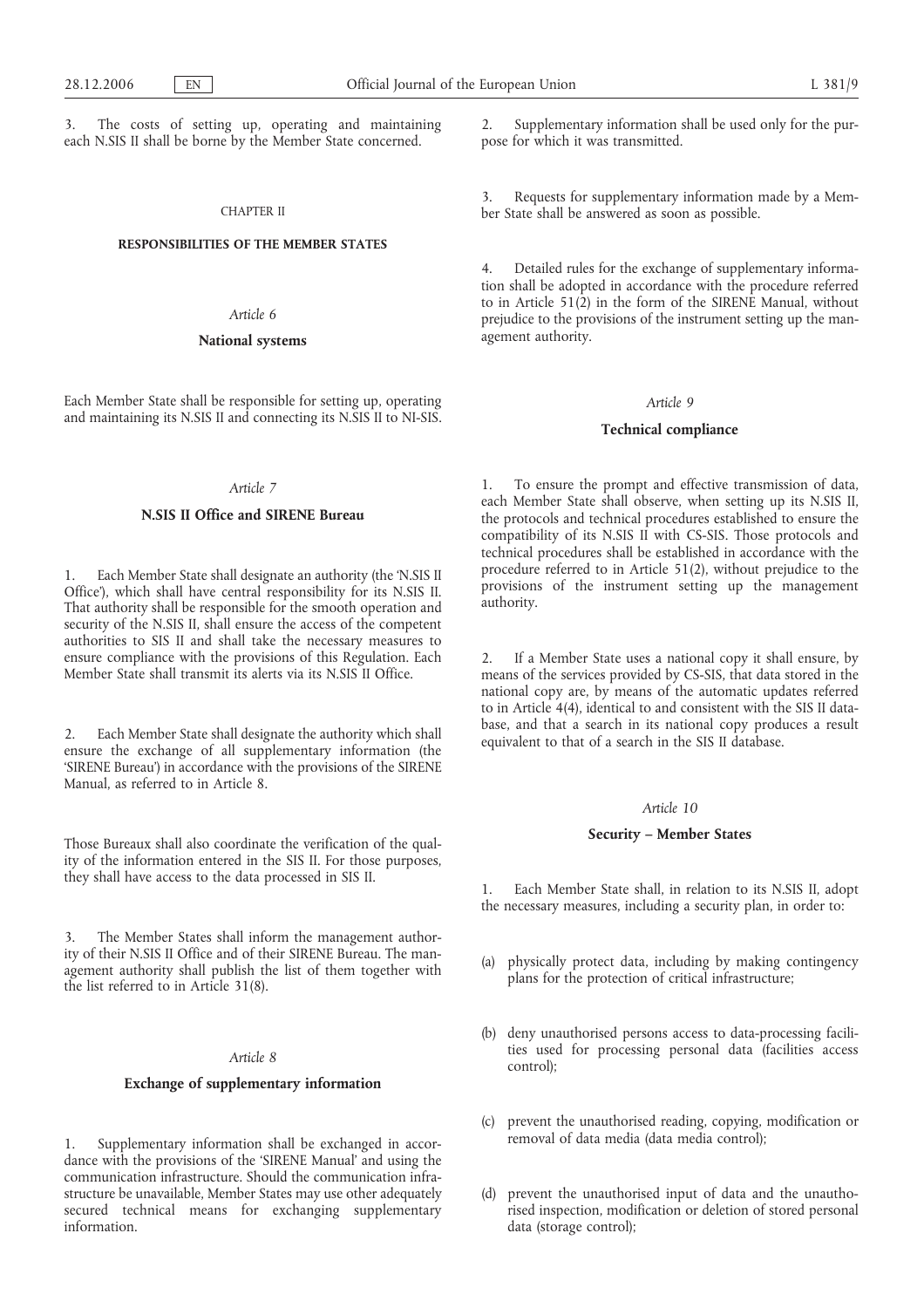- (e) prevent the use of automated data-processing systems by unauthorised persons using data communication equipment (user control);
- (f) ensure that persons authorised to use an automated dataprocessing system have access only to the data covered by their access authorisation, by means of individual and unique user identities and confidential access modes only (data access control);
- (g) ensure that all authorities with a right of access to SIS II or to the data processing facilities create profiles describing the functions and responsibilities of persons who are authorised to access, enter, update, delete and search the data and make these profiles available to the national supervisory authorities referred to in Article 44(1) without delay upon their request (personnel profiles);
- (h) ensure that it is possible to verify and establish to which bodies personal data may be transmitted using data communication equipment (communication control);
- (i) ensure that it is subsequently possible to verify and establish which personal data have been input into automated data-processing systems, when, by whom and for what purpose the data were input (input control);
- (j) prevent the unauthorised reading, copying, modification or deletion of personal data during transfers of personal data or during transportation of data media, in particular by means of appropriate encryption techniques (transport control);
- (k) monitor the effectiveness of the security measures referred to in this paragraph and take the necessary organisational measures related to internal monitoring to ensure compliance with this Regulation (self-auditing).

Member States shall take measures equivalent to those referred to in paragraph 1 as regards security in respect of the exchange of supplementary information.

#### *Article 11*

#### **Confidentiality – Member States**

Each Member State shall apply its rules of professional secrecy or other equivalent duties of confidentiality to all persons and bodies required to work with SIS II data and supplementary information, in accordance with its national legislation. This obligation shall also apply after those people leave office or employment or after the termination of the activities of those bodies.

#### *Article 12*

## **Keeping of records at national level**

1. Member States not using national copies shall ensure that every access to and all exchanges of personal data within CS-SIS are recorded in their N.SIS II for the purposes of checking whether or not a search is lawful, monitoring the lawfulness of data processing, self-monitoring and ensuring the proper functioning of N.SIS II, data integrity and security.

2. Member States using national copies shall ensure that every access to and all exchanges of SIS II data are recorded for the purposes mentioned in paragraph 1. This does not apply to the processes referred to in Article 4(4).

3. The records shall show, in particular, the history of the alerts, the date and time of the data transmission, the data used to perform a search, a reference to the data transmitted and the name of both the competent authority and the person responsible for processing the data.

The records may be used only for the purpose mentioned in paragraph 1 and 2 and shall be deleted at the earliest one year, and at the latest three years, after their creation. The records which include the history of alerts shall be erased one to three years after deletion of the alerts.

5. Records may be kept longer if they are required for monitoring procedures that are already under way.

6. The competent national authorities in charge of checking whether or not searches are lawful, monitoring the lawfulness of data processing, self-monitoring and ensuring the proper functioning of N.SIS II, data integrity and security, shall have access, within the limits of their competence and at their request, to these records for the purpose of fulfilling their duties.

#### *Article 13*

## **Self-monitoring**

Member States shall ensure that each authority entitled to access SIS II data takes the measures necessary to comply with this Regulation and cooperates, where necessary, with the national supervisory authority.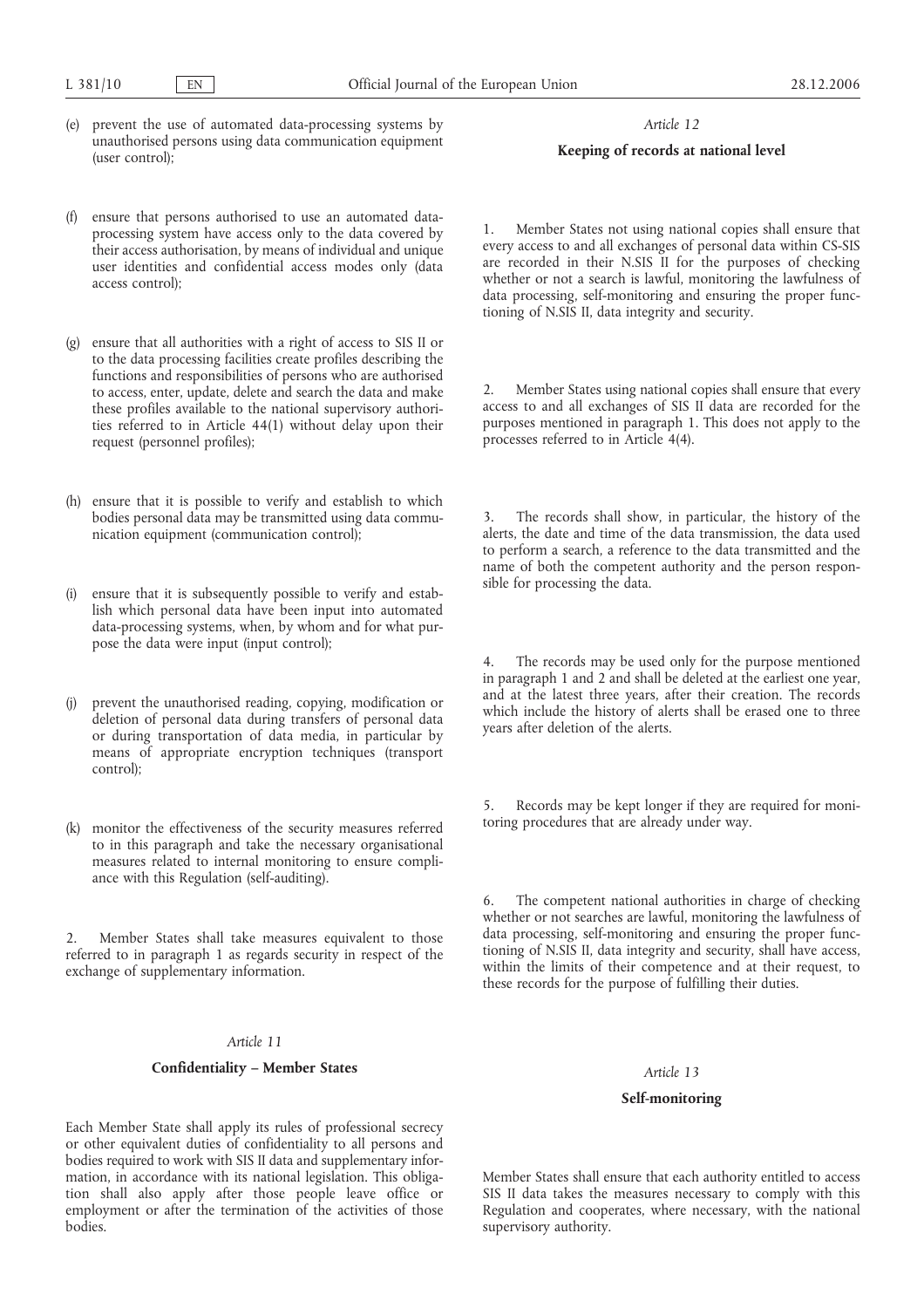# **Staff training**

Before being authorised to process data stored in SIS II, the staff of the authorities having a right to access SIS II shall receive appropriate training about data-security and data-protection rules and shall be informed of any relevant criminal offences and penalties.

#### CHAPTER III

# **RESPONSIBILITIES OF THE MANAGEMENT AUTHORITY**

## *Article 15*

## **Operational management**

1. After a transitional period, a management authority (the 'Management Authority'), funded from the general budget of the European Union, shall be responsible for the operational management of Central SIS II. The Management Authority shall ensure, in cooperation with the Member States, that at all times the best available technology, subject to a cost-benefit analysis, is used for Central SIS II.

2. The Management Authority shall also be responsible for the following tasks relating to the Communication Infrastructure:

- (a) supervision;
- (b) security;
- (c) the coordination of relations between the Member States and the provider.

3. The Commission shall be responsible for all other tasks relating to the Communication Infrastructure, in particular:

- (a) tasks relating to implementation of the budget;
- (b) acquisition and renewal;
- (c) contractual matters.

4. During a transitional period before the Management Authority takes up its responsibilities, the Commission shall be responsible for the operational management of Central SIS II. The Commission may delegate that task and tasks relating to implementation of the budget, in accordance with the Council Regulation (EC, Euratom) No 1605/2002 of 25 June 2002 on the Financial Regulation applicable to the general budget of the European Communities (1), to national public-sector bodies, in two different countries.

5. Each national public-sector body referred to in paragraph 4 shall meet the following selection criteria:

- (a) it must demonstrate that it has lengthy experience in operating a large-scale information system with the functionalities referred to in Article 4(4);
- (b) it must have considerable expertise in the service and security requirements of an information system with functionalities comparable to those referred to in Article 4(4);
- (c) it must have sufficient and experienced staff with the appropriate professional expertise and linguistic skills to work in an international cooperation environment such as that required by SIS II;
- (d) it must have a secure and custom-built facility infrastructure able, in particular, to back-up and guarantee the continuous functioning of large-scale IT systems;
	- and
- (e) its administrative environment must allow it to implement its tasks properly and avoid any conflict of interests.

6. Prior to any delegation as referred to in paragraph 4 and at regular intervals thereafter, the Commission shall inform the European Parliament and the Council of the terms of the delegation, its precise scope, and the bodies to which tasks are delegated.

7. Where the Commission delegates its responsibility during the transitional period pursuant to paragraph 4, it shall ensure that this delegation fully respects the limits set by the institutional system laid out in the Treaty. It shall ensure, in particular, that this delegation does not adversely affect any effective control mechanism under Community law, whether of the Court of Justice, the Court of Auditors or the European Data Protection Supervisor.

8. Operational management of Central SIS II shall consist of all the tasks necessary to keep Central SIS II functioning 24 hours a day, 7 days a week in accordance with this Regulation, in particular the maintenance work and technical developments neces- (1) OJ L 248, 16.9.2002, p. 1. Sary for the smooth running of the system.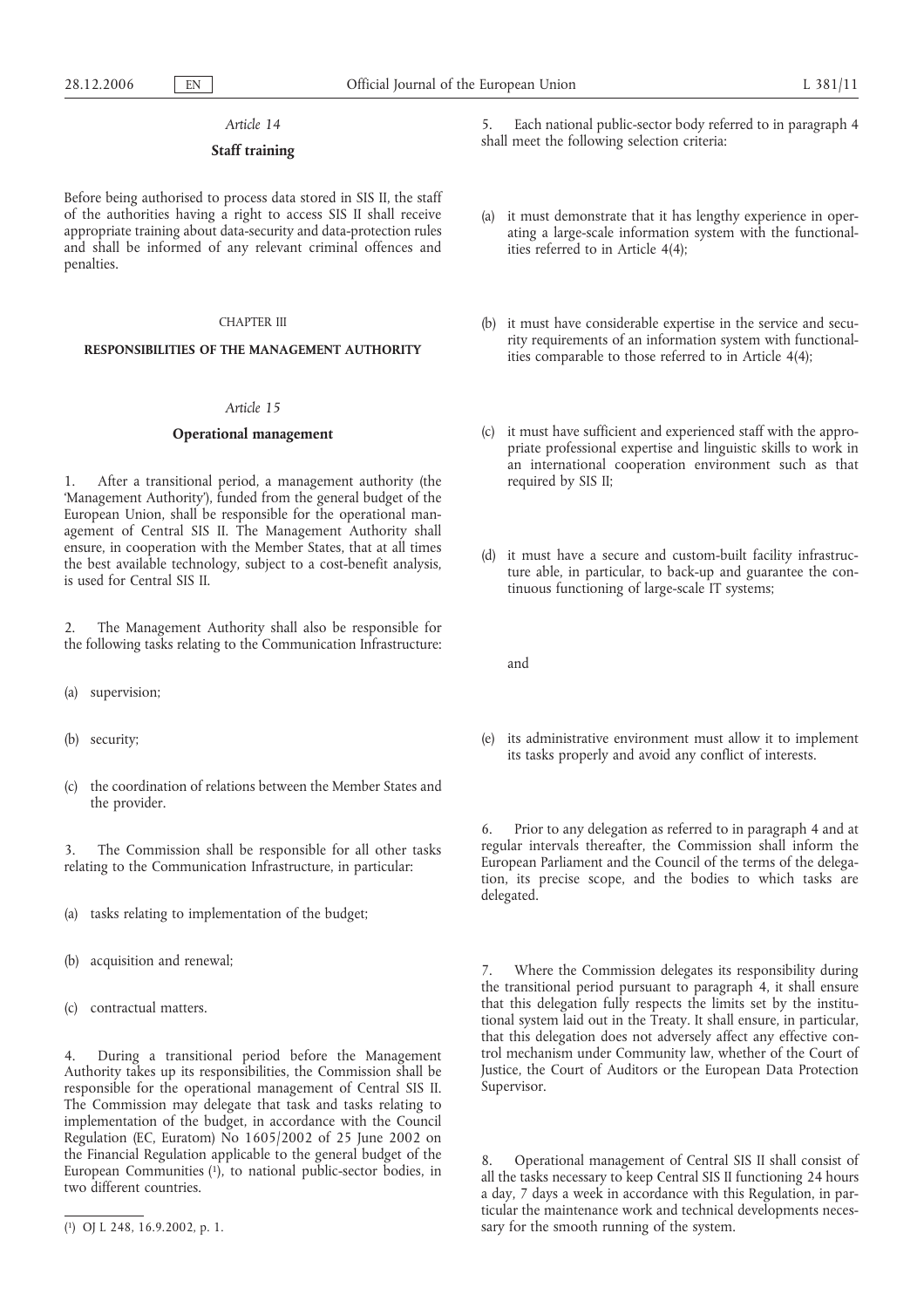## **Security**

1. The Management Authority, in relation to Central SIS II, and the Commission, in relation to the Communication Infrastructure, shall adopt the necessary measures, including a security plan, in order to:

- (a) physically protect data, including by making contingency plans for the protection of critical infrastructure;
- (b) deny unauthorised persons access to data-processing facilities used for processing personal data (facilities access control);
- (c) prevent the unauthorised reading, copying, modification or removal of data media (data media control);
- (d) prevent the unauthorised input of data and the unauthorised inspection, modification or deletion of stored personal data (storage control);
- (e) prevent the use of automated data-processing systems by unauthorised persons using data communication equipment (user control);
- (f) ensure that persons authorised to use an automated dataprocessing system have access only to the data covered by their access authorisation by means of individual and unique user identities and confidential access modes only (data access control);
- (g) create profiles describing the functions and responsibilities of persons who are authorised to access the data or the data processing facilities and make these profiles available to the European Data Protection Supervisor referred to in Article 45 without delay upon its request (personnel profiles);
- (h) ensure that it is possible to verify and establish to which bodies personal data may be transmitted using data communication equipment (communication control);
- (i) ensure that it is subsequently possible to verify and establish which personal data have been input into automated data-processing systems, when and by whom the data were input (input control);
- (j) prevent the unauthorised reading, copying, modification or deletion of personal data during transfers of personal data or during transportation of data media in particular by means of appropriate encryption techniques (transport control);

(k) monitor the effectiveness of the security measures referred to in this paragraph and take the necessary organisational measures related to internal monitoring to ensure compliance with this Regulation (self-auditing).

2. The Management Authority shall take measures equivalent to those referred to in paragraph 1 as regards security in respect of the exchange of supplementary information through the Communication Infrastructure.

# *Article 17*

## **Confidentiality – Management Authority**

1. Without prejudice to Article 17 of the Staff Regulations of Officials of the European Communities, the Management Authority shall apply appropriate rules of professional secrecy or other equivalent duties of confidentiality of a comparable standard to those provided in Article 11 of this Regulation to all its staff required to work with SIS II data. This obligation shall also apply after those people leave office or employment or after the termination of their activities.

2. The Management Authority shall take measures equivalent to those referred to in paragraph 1 as regards confidentiality in respect of the exchange of supplementary information through the Communication Infrastructure.

## *Article 18*

### **Keeping of records at central level**

1. The Management Authority shall ensure that every access to and all exchanges of personal data within CS-SIS are recorded for the purposes mentioned in Article 12(1) and (2).

The records shall show, in particular, the history of the alerts, the date and time of the data transmitted, the data used to perform searches, the reference to the data transmitted and the name of the competent authority responsible for processing the data.

The records may only be used for the purpose mentioned in paragraph 1 and shall be deleted at the earliest one year, and at the latest three years, after their creation. The records which include the history of alerts shall be erased one to three years after deletion of the alerts.

Records may be kept longer if they are required for monitoring procedures that are already under way.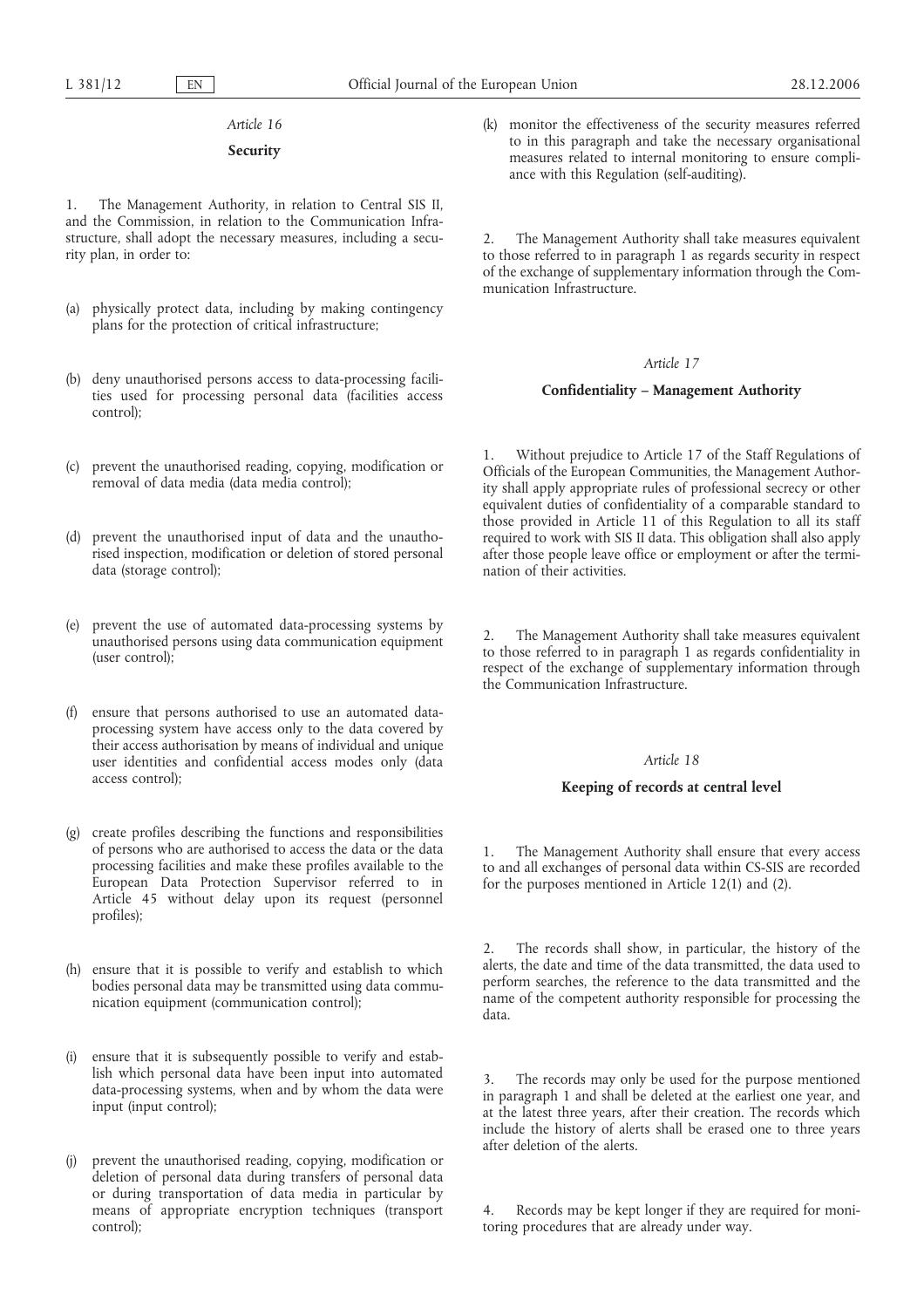5. The competent authorities in charge of checking whether a search is lawful, monitoring the lawfulness of data processing, self-monitoring and ensuring the proper functioning of CS-SIS, data integrity and security, shall have access, within the limits of their competence and at their request, to those records for the purpose of fulfilling their tasks.

#### *Article 19*

### **Information campaign**

The Commission shall, in cooperation with the national supervisory authorities and the European Data Protection Supervisor, accompany the start of the operation of SIS II with an information campaign informing the public about the objectives, the data stored, the authorities having access and the rights of persons. After its establishment, the Management Authority, in cooperation with the national supervisory authorities and the European Data Protection Supervisor, shall repeat such campaigns regularly. Member States shall, in cooperation with their national supervisory authorities, devise and implement the necessary policies to inform their citizens about SIS II generally.

#### CHAPTER IV

#### **ALERTS ISSUED IN RESPECT OF THIRD-COUNTRY NATIONALS FOR THE PURPOSE OF REFUSING ENTRY AND STAY**

## *Article 20*

## **Categories of data**

1. Without prejudice to Article 8(1) or the provisions of this Regulation providing for the storage of additional data, SIS II shall contain only those categories of data which are supplied by each of the Member States, as required for the purposes laid down in Article 24.

2. The information on persons in relation to whom an alert has been issued shall be no more than the following:

- (a) surname(s) and forename(s), name(s) at birth and previously used names and any aliases, which may be entered separately;
- (b) any specific, objective, physical characteristics not subject to change;
- (c) place and date of birth;
- (d) sex;
- (e) photographs;
- fingerprints;
- (g) nationality(ies);
- (h) whether the person concerned is armed, violent or has escaped;
- (i) reason for the alert;
- (j) authority issuing the alert;
- (k) a reference to the decision giving rise to the alert;
- (l) action to be taken;
- (m) link(s) to other alerts issued in SIS II in accordance with Article 37.

3. The technical rules necessary for entering, updating, deleting and searching the data referred to in paragraph 2 shall be established in accordance with the procedure referred to in Article 51(2), without prejudice to the provisions of the instrument setting up the Management Authority.

4. The technical rules necessary for searching the data referred to in paragraph 2 shall be similar for searches in CS-SIS, in national copies and in technical copies, as referred to in Article 31(2).

#### *Article 21*

### **Proportionality**

Before issuing an alert, Member States shall determine whether the case is adequate, relevant and important enough to warrant entry of the alert in SIS II.

#### *Article 22*

## **Specific rules for photographs and fingerprints**

The use of photographs and fingerprints as referred to in Article  $20(2)(e)$  and (f) shall be subject to the following provisions: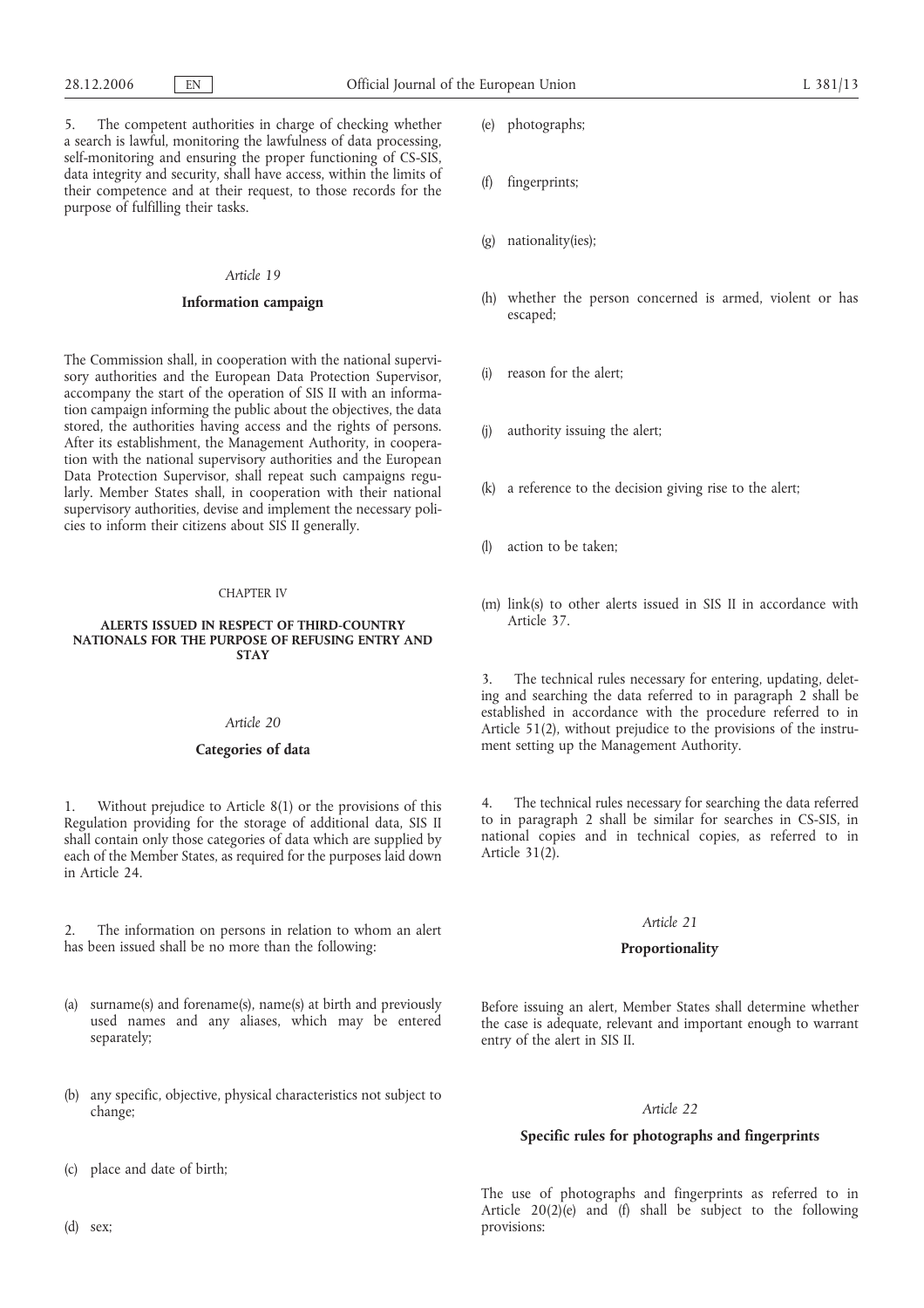- (a) photographs and fingerprints shall only be entered following a special quality check to ascertain the fulfilment of a minimum data quality standard. The specification of the special quality check shall be established in accordance with the procedure referred to in Article 51(2), without prejudice to the provisions of the instrument setting up the Management Authority;
- (b) photographs and fingerprints shall only be used to confirm the identity of a third-country national who has been located as a result of an alphanumeric search made in SIS II;
- (c) as soon as this becomes technically possible, fingerprints may also be used to identify a third-country national on the basis of his biometric identifier. Before this functionality is implemented in SIS II, the Commission shall present a report on the availability and readiness of the required technology, on which the European Parliament shall be consulted.

## **Requirement for an alert to be entered**

1. An alert may not be entered without the data referred to in Article 20 $(2)(a)$ ,  $(d)$ ,  $(k)$  and  $(l)$ .

2. When available, all other data listed in Article 20(2) shall also be entered.

## *Article 24*

# **Conditions for issuing alerts on refusal of entry or stay**

1. Data on third-country nationals in respect of whom an alert has been issued for the purposes of refusing entry or stay shall be entered on the basis of a national alert resulting from a decision taken by the competent administrative authorities or courts in accordance with the rules of procedure laid down by national law taken on the basis of an individual assessment. Appeals against these decisions shall lie in accordance with national legislation.

2. An alert shall be entered where the decision referred to in paragraph 1 is based on a threat to public policy or public security or to national security which the presence of the thirdcountry national in question in the territory of a Member State may pose. This situation shall arise in particular in the case of:

(a) a third-country national who has been convicted in a Member State of an offence carrying a penalty involving deprivation of liberty of at least one year;

(b) a third-country national in respect of whom there are serious grounds for believing that he has committed a serious criminal offence or in respect of whom there are clear indications of an intention to commit such an offence in the territory of a Member State.

3. An alert may also be entered when the decision referred to in paragraph 1 is based on the fact that the third-country national has been subject to a measure involving expulsion, refusal of entry or removal which has not been rescinded or suspended, that includes or is accompanied by a prohibition on entry or, where applicable, a prohibition on residence, based on a failure to comply with national regulations on the entry or residence of third-country nationals.

This Article shall not apply in respect of the persons referred to in Article 26.

5. The Commission shall review the application of this Article three years after the date referred to in Article 55(2). On the basis of that review, the Commission shall, using its right of initiative in accordance with the Treaty, make the necessary proposals to modify the provisions of this Article to achieve a greater level of harmonisation of the criteria for entering alerts.

## *Article 25*

## **Conditions for entering alerts on third-country nationals who are beneficiaries of the right of free movement within the Community**

An alert concerning a third-country national who is a beneficiary of the right of free movement within the Community, within the meaning of Directive 2004/38/EC of the European Parliament and of the Council of 29 April 2004 on the right of citizens of the Union and their family members to move and reside freely within the territory of the Member States (1) shall be in conformity with the rules adopted in implementation of that Directive.

2. Where there is a hit on an alert pursuant to Article 24 concerning a third-country national who is a beneficiary of the right of free movement within the Community, the Member State executing the alert shall consult immediately the issuing Member State, through its SIRENE Bureau and in accordance with the provisions of the SIRENE Manual, in order to decide without delay on the action to be taken.

<sup>(</sup> 1) OJ L 158, 30.4.2004, p. 77.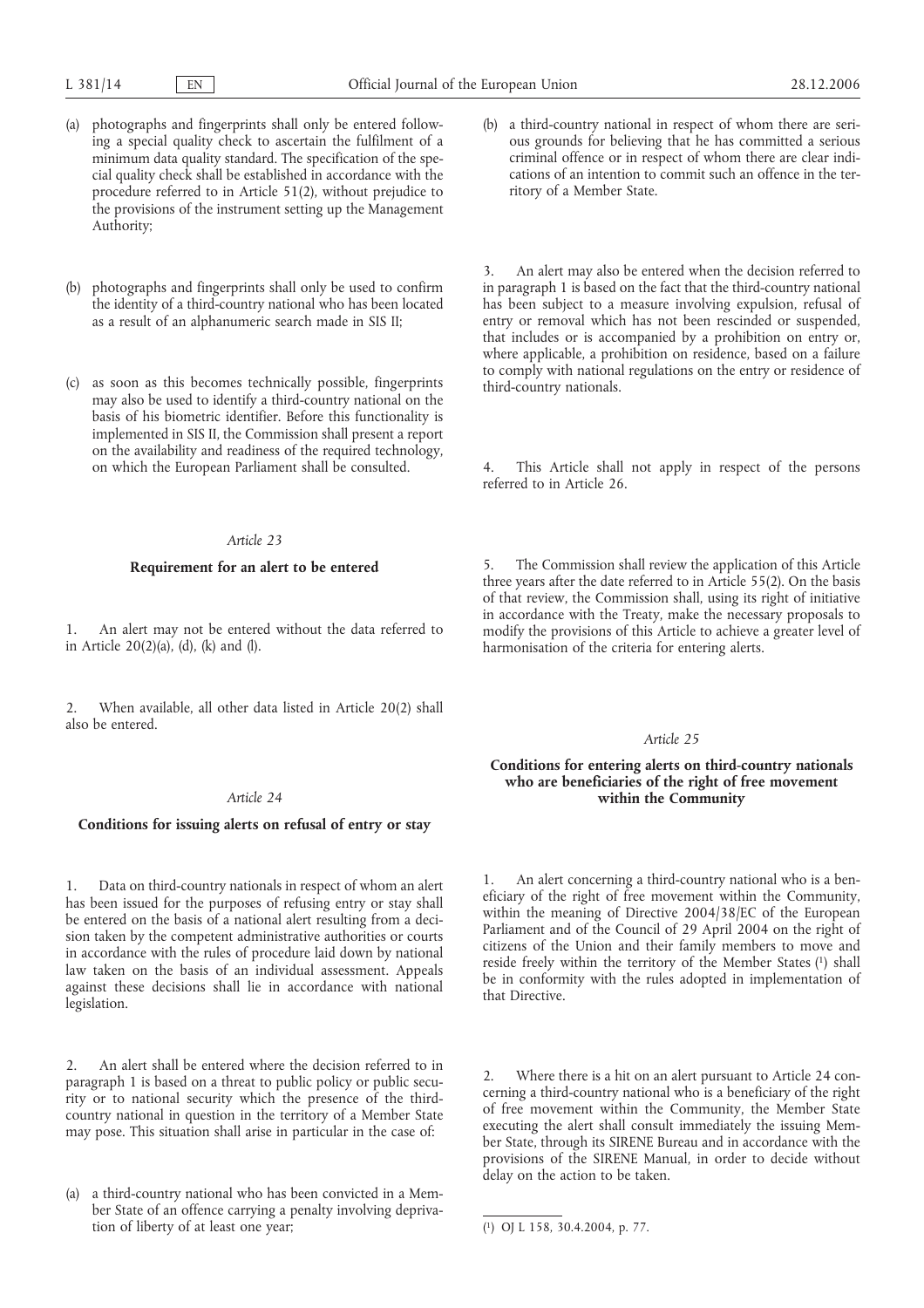## **Conditions for issuing alerts on third-country nationals subject to a restrictive measure taken in accordance with Article 15 of the Treaty on European Union**

1. Without prejudice to Article 25, alerts relating to thirdcountry nationals who are the subject of a restrictive measure intended to prevent entry into or transit through the territory of Member States, taken in accordance with Article 15 of the Treaty on European Union, including measures implementing a travel ban issued by the Security Council of the United Nations, shall, insofar as data-quality requirements are satisfied, be entered in SIS II for the purpose of refusing entry or stay.

2. Article 23 shall not apply in respect of alerts entered on the basis of paragraph 1 of this Article.

3. The Member State responsible for entering, updating and deleting these alerts on behalf of all Member States shall be designated at the moment of the adoption of the relevant measure taken in accordance with Article 15 of the Treaty on European Union.

#### *Article 27*

## **Authorities having a right to access alerts**

1. Access to data entered in SIS II and the right to search such data directly or in a copy of SIS II data shall be reserved exclusively to the authorities responsible for the identification of thirdcountry nationals for the purposes of:

- (a) border control, in accordance with Regulation (EC) No 562/2006 of the European Parliament and the Council of 15 March 2006 establishing a Community Code on the rules governing the movement of persons across borders (Schengen Borders Code) (1);
- (b) other police and customs checks carried out within the Member State concerned, and the coordination of such checks by designated authorities.

2. However, the right to access data entered in SIS II and the right to search such data directly may also be exercised by national judicial authorities, including those responsible for the initiation of public prosecutions in criminal proceedings and for judicial inquiries prior to charge, in the performance of their tasks, as provided for in national legislation, and by their coordinating authorities.

3. In addition, the right to access data entered in SIS II and the data concerning documents relating to persons entered in accordance with Article 38(2)(d) and (e) of Decision 2006/000/JHA and the right to search such data directly may be exercised by the authorities responsible for issuing visas, the central authorities responsible for examining visa applications and the authorities responsible for issuing residence permits and for the administration of legislation relating to thirdcountry nationals in the context of the application of the Community acquis relating to the movement of persons. Access to data by these authorities shall be governed by the law of each Member State.

4. The authorities referred to in this Article shall be included in the list referred to in Article 31(8).

### *Article 28*

# **Scope of access**

Users may only access data which they require for the performance of their tasks.

#### *Article 29*

## **Retention period of alerts**

1. Alerts entered in SIS II pursuant to this Regulation shall be kept only for the time required to achieve the purposes for which they were entered.

2. A Member State issuing an alert shall, within three years of its entry in SIS II, review the need to keep it.

3. Each Member State shall, where appropriate, set shorter review periods in accordance with its national law.

4. Within the review period, a Member State issuing an alert may, following a comprehensive individual assessment, which shall be recorded, decide to keep the alert longer, should this prove necessary for the purposes for which the alert was issued. In such a case, paragraph 2 shall apply also to the extension. Any extension of an alert shall be communicated to CS-SIS.

5. Alerts shall automatically be erased after the review period referred to in paragraph 2 except where the Member State issuing the alert has communicated the extension of the alert to CS-SIS pursuant to paragraph 4. CS-SIS shall automatically inform the Member States of the scheduled deletion of data from (*l*) OJ L 105, 13.4.2006, p. 1. the system four months in advance.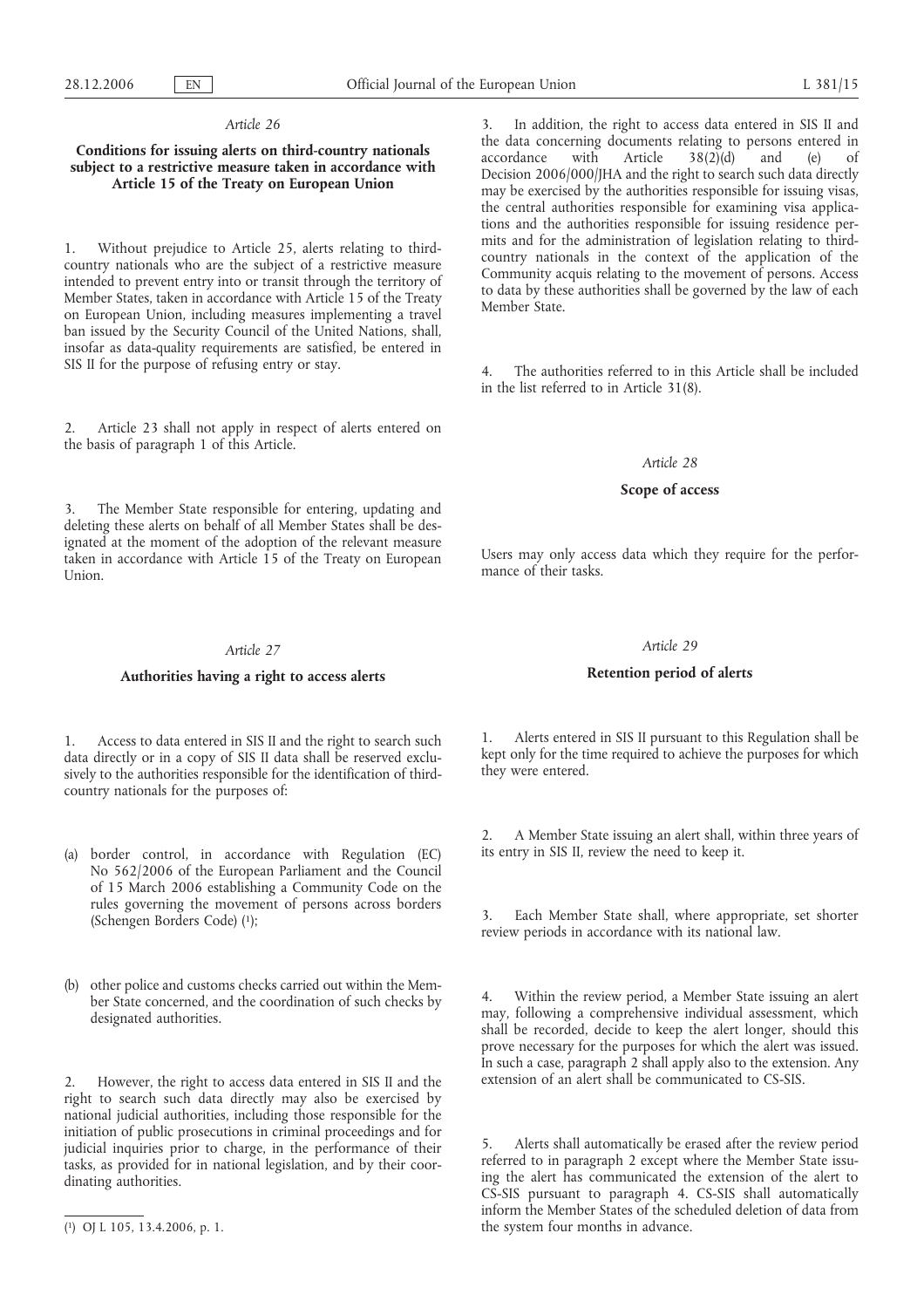6. Member States shall keep statistics about the number of alerts the retention period of which has been extended in accordance with paragraph 4.

### *Article 30*

## **Acquisition of citizenship and alerts**

Alerts issued in respect of a person who has acquired citizenship of any State whose nationals are beneficiaries of the right of free movement within the Community shall be erased as soon as the Member State which issued the alert becomes aware, or is informed pursuant to Article 34, that the person in question has acquired such citizenship.

#### CHAPTER V

#### **GENERAL DATA-PROCESSING RULES**

# *Article 31*

### **Processing of SIS II data**

1. The Member States may process the data referred to in Article 20 for the purposes of refusing entry into or a stay in their territories.

2. Data may only be copied for technical purposes, provided that such copying is necessary in order for the authorities referred to in Article 27 to carry out a direct search. The provisions of this Regulation shall apply to such copies. Alerts issued by one Member State may not be copied from its N.SIS II into other national data files.

Technical copies, as referred to in paragraph 2, which lead to off-line databases may be retained for a period not exceeding 48 hours. That period may be extended in an emergency until the emergency comes to an end.

Notwithstanding the first subparagraph, technical copies which lead to off-line databases to be used by visa issuing authorities shall no longer be permitted one year after the authority in question has been connected successfully to the Communication Infrastructure for the Visa Information System to be provided for in a future Regulation concerning the Visa Information System (VIS) and the exchange of data between Member States on short stay visas except for copies made to be used only in an emergency following the unavailability of the network for more than 24 hours.

Member States shall keep an up-to-date inventory of such copies, make this inventory available to their national supervisory authority and ensure that the provisions of this Regulation, in particular those of Article 10, are applied in respect of such copies.

4. Access to data shall only be authorised within the limits of the competence of the national authorities referred to in Article  $2\overline{7}$  and to duly authorised staff.

Data may not be used for administrative purposes. By way of derogation, data entered in accordance with this Regulation may be used in accordance with the laws of each Member State by the authorities referred to in Article 27(3) in the performance of their duties.

6. Data entered in accordance with Article 24 of this Regulation and data concerning documents relating to persons entered under Article 38(2)(d) and (e) of Decision  $200\dot{6}/000$  [HA may be used in accordance with the laws of each Member State for the purposes referred to in Article 27(3) of this Regulation.

7. Any use of data which does not comply with paragraphs 1 to 6 shall be considered as misuse under the national law of each Member State.

8. Each Member State shall send to the Management Authority a list of its competent authorities authorised to search directly the data contained in SIS II pursuant to this Regulation as well as any changes to the list. That list shall specify, for each authority, which data it may search and for what purposes. The Management Authority shall ensure the annual publication of the list in the *Official Journal of the European Union*.

9. Insofar as Community law does not lay down specific provisions, the law of each Member State shall apply to data entered in its N.SIS II.

## *Article 32*

### **SIS II data and national files**

1. Article 31(2) shall not prejudice the right of a Member State to keep in its national files SIS II data in connection with which action has been taken on its territory. Such data shall be kept in national files for a maximum period of three years, except if specific provisions of national law provide for a longer retention period.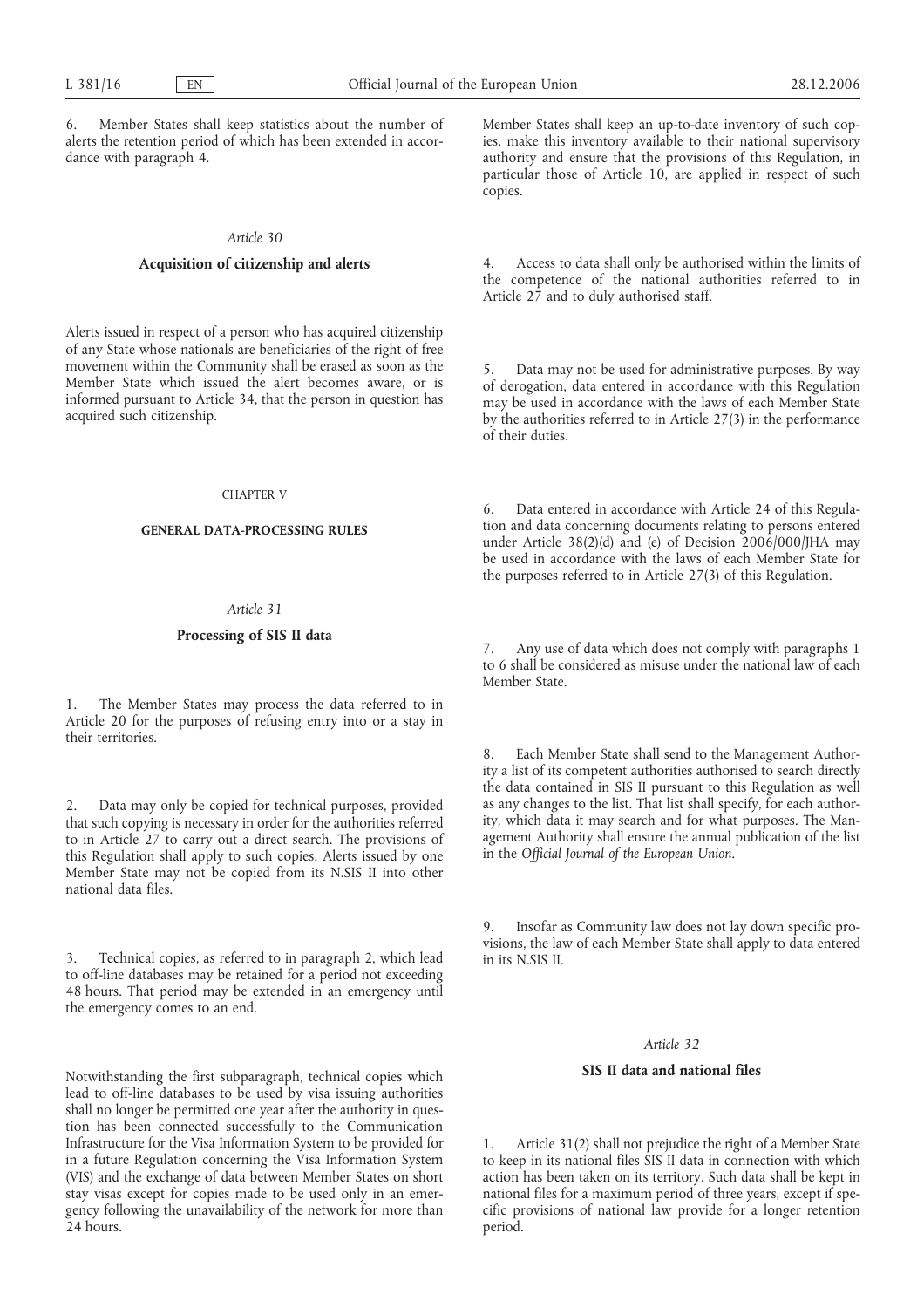2. Article 31(2) shall not prejudice the right of a Member State to keep in its national files data contained in a particular alert issued in SIS II by that Member State.

# *Article 33*

## **Information in the event of non-execution of an alert**

If a requested action cannot be performed, the requested Member State shall immediately inform the Member State issuing the alert.

#### *Article 34*

## **Quality of the data processed in SIS II**

1. A Member State issuing an alert shall be responsible for ensuring that the data are accurate, up-to-date and entered in SIS II lawfully.

2. Only the Member State issuing an alert shall be authorised to modify, add to, correct, update or delete data which it has entered.

3. If a Member State other than that which issued an alert has evidence suggesting that an item of data is factually incorrect or has been unlawfully stored, it shall, through the exchange of supplementary information, inform the Member State that issued the alert thereof at the earliest opportunity and not later than ten days after the said evidence has come to its attention. The Member State that issued the alert shall check the communication and, if necessary, correct or delete the item in question without delay.

4. If the Member States are unable to reach agreement within two months, the Member State which did not issue the alert shall submit the matter to the European Data Protection Supervisor, who shall, jointly with the national supervisory authorities concerned, act as mediator.

5. The Member States shall exchange supplementary information if a person complains that he is not the person wanted by an alert. If the outcome of the check is that there are in fact two different persons the complainant shall be informed of the provisions of Article 36.

6. Where a person is already the subject of an alert in SIS II, a Member State which enters a further alert shall reach agreement on the entry of the alert with the Member State which entered the first alert. The agreement shall be reached on the basis of the exchange of supplementary information.

*Article 35*

**Distinguishing between persons with similar characteristics**

Where it becomes apparent, when a new alert is entered, that there is already a person in SIS II with the same identity description element, the following procedure shall be followed:

- (a) the SIRENE Bureau shall contact the requesting authority to clarify whether or not the alert is on the same person;
- (b) if the cross-check reveals that the subject of the new alert and the person already in SIS II are indeed one and the same, the SIRENE Bureau shall apply the procedure for entering multiple alerts as referred to in Article 34(6). If the outcome of the check is that there are in fact two different persons, the SIRENE Bureau shall approve the request for entering the second alert by adding the necessary elements to avoid any misidentification.

### *Article 36*

# **Additional data for the purpose of dealing with misused identity**

1. Where confusion may arise between the person actually intended as the subject of an alert and a person whose identity has been misused, the Member State which entered the alert shall, subject to that person's explicit consent, add data relating to the latter to the alert in order to avoid the negative consequences of misidentification.

2. Data relating to a person whose identity has been misused shall be used only for the following purposes:

- (a) to allow the competent authority to distinguish the person whose identity has been misused from the person actually intended as the subject of the alert;
- (b) to allow the person whose identity has been misused to prove his identity and to establish that his identity has been misused.

3. For the purpose of this Article, no more than the following personal data may be entered and further processed in SIS II: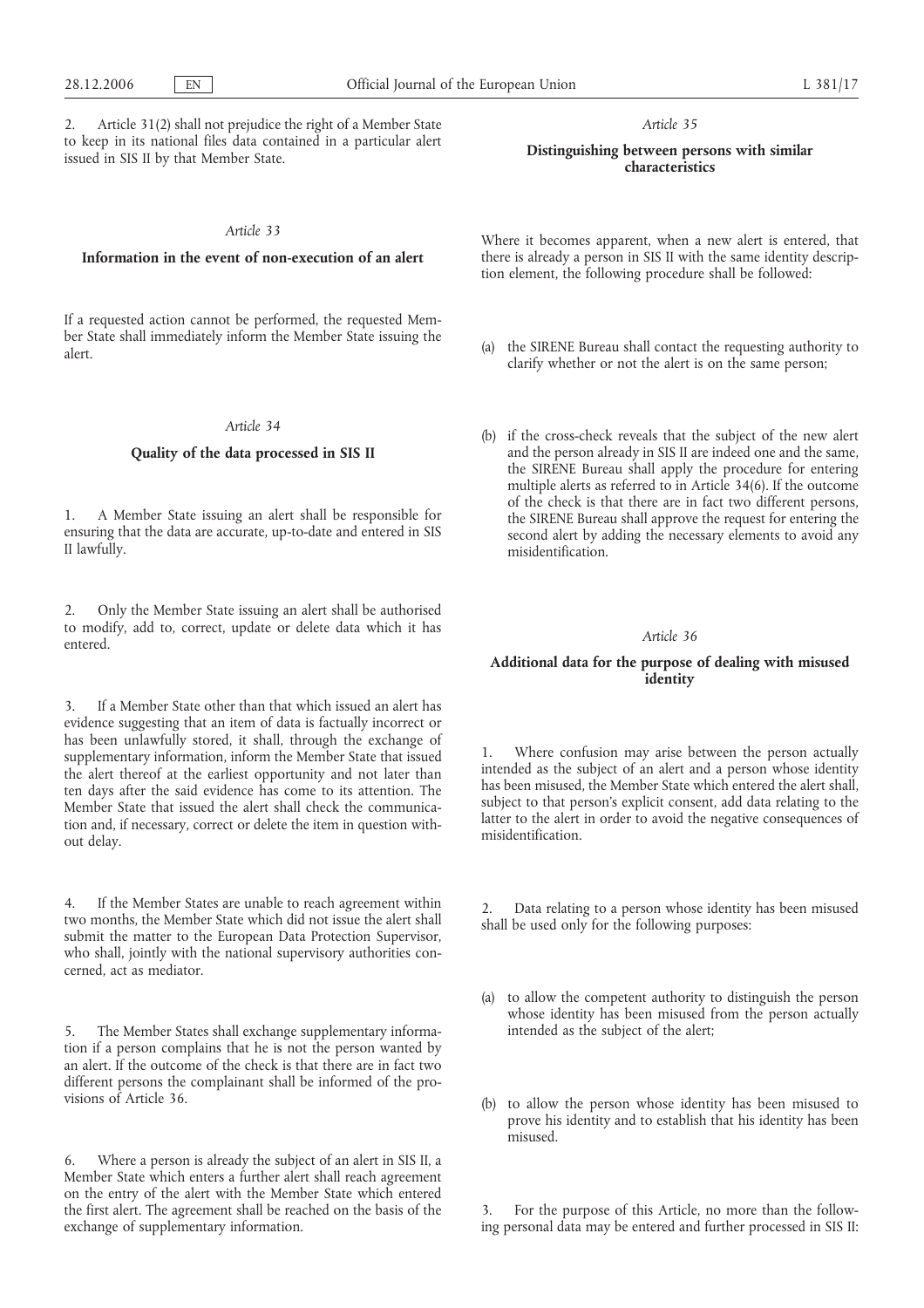- (a) surname(s) and forename(s), name(s) at birth and previously used names and any aliases possibly entered separately;
- (b) any specific objective and physical characteristic not subject to change;
- (c) place and date of birth;
- (d) sex;
- (e) photographs;
- (f) fingerprints;
- (g) nationality(ies);

(h) number(s) of identity paper(s) and date of issue.

4. The technical rules necessary for entering and further processing the data referred to in paragraph 3 shall be established in accordance with the procedure referred to in Article 51(2), without prejudice to the provisions of the instrument setting up the Management Authority.

5. The data referred to in paragraph 3 shall be erased at the same time as the corresponding alert or earlier if the person so requests.

6. Only the authorities having a right of access to the corresponding alert may access the data referred to in paragraph 3. They may do so for the sole purpose of avoiding misidentification.

### *Article 37*

# **Links between alerts**

1. A Member State may create a link between alerts it enters in SIS II. The effect of such a link shall be to establish a relationship between two or more alerts.

2. The creation of a link shall not affect the specific action to be taken on the basis of each linked alert or the retention period of each of the linked alerts.

3. The creation of a link shall not affect the rights of access provided for in this Regulation. Authorities with no right of access to certain categories of alert shall not be able to see the link to an alert to which they do not have access.

4. A Member State shall create a link between alerts only when there is a clear operational need.

5. Links may be created by a Member State in accordance with its national legislation provided that the principles outlined in the present Article are respected.

6. Where a Member State considers that the creation by another Member State of a link between alerts is incompatible with its national law or international obligations, it may take the necessary measures to ensure that there can be no access to the link from its national territory or by its authorities located outside its territory.

7. The technical rules for linking alerts shall be adopted in accordance with the procedure referred to in Article 51(2), without prejudice to the provisions of the instrument setting up the Management Authority.

### *Article 38*

## **Purpose and retention period of supplementary information**

1. Member States shall keep a reference to the decisions giving rise to an alert at the SIRENE Bureau to support the exchange of supplementary information.

2. Personal data held in files by the SIRENE Bureau as a result of information exchanged, shall be kept only for such time as may be required to achieve the purposes for which they were supplied. They shall in any event be deleted at the latest one year after the related alert has been deleted from SIS II.

3. Paragraph 2 shall not prejudice the right of a Member State to keep in national files data relating to a particular alert which that Member State has issued or to an alert in connection with which action has been taken on its territory. The period for which such data may be held in such files shall be governed by national law.

## *Article 39*

### **Transfer of personal data to third parties**

Data processed in SIS II pursuant to this Regulation shall not be transferred or made available to third countries or to international organisations.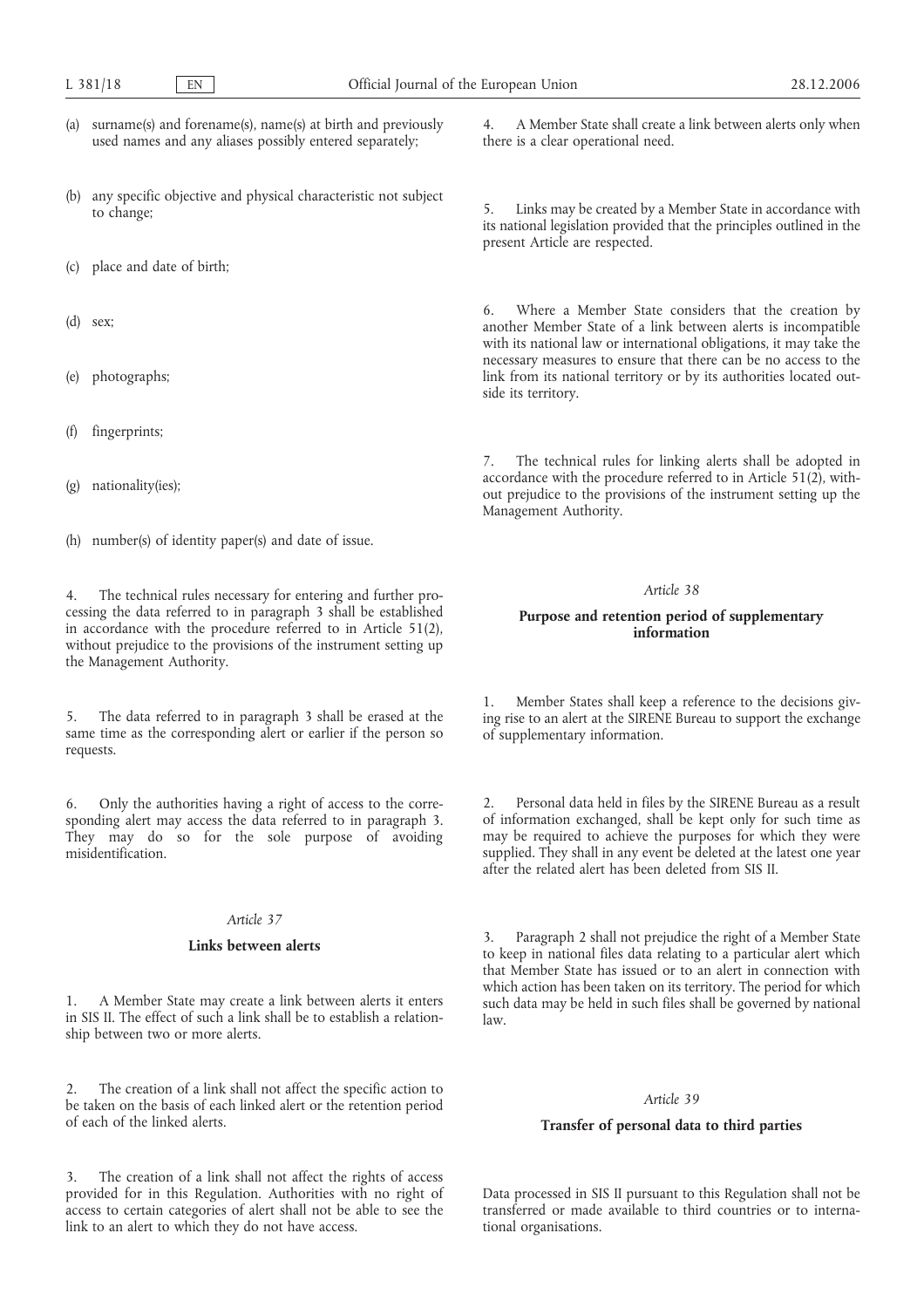## CHAPTER VI

# **DATA PROTECTION**

### *Article 40*

## **Processing of sensitive categories of data**

Processing of the categories of data listed in Article 8(1) of Directive 95/46/EC shall be prohibited.

### *Article 41*

## **Right of access, correction of inaccurate data and deletion of unlawfully stored data**

1. The right of persons to have access to data relating to them entered in SIS II in accordance with this Regulation shall be exercised in accordance with the law of the Member State before which they invoke that right.

2. If national law so provides, the national supervisory authority shall decide whether information is to be communicated and by what procedures.

3. A Member State other than that which has issued an alert may communicate information concerning such data only if it first gives the Member State issuing the alert an opportunity to state its position. This shall be done through the exchange of supplementary information.

4. Information shall not be communicated to the data subject if this is indispensable for the performance of a lawful task in connection with an alert or for the protection of the rights and freedoms of third parties.

5. Any person has the right to have factually inaccurate data relating to him corrected or unlawfully stored data relating to him deleted.

6. The individual concerned shall be informed as soon as possible and in any event not later than 60 days from the date on which he applies for access or sooner, if national law so provides.

7. The individual shall be informed about the follow-up given to the exercise of his rights of correction and deletion as soon as possible and in any event not later than three months from the date on which he applies for correction or deletion or sooner, if national law so provides.

#### *Article 42*

## **Right of information**

1. Third-country nationals who are the subject of an alert issued in accordance with this Regulation shall be informed in accordance with Articles 10 and 11 of Directive 95/46/EC. This information shall be provided in writing, together with a copy of or a reference to the national decision giving rise to the alert, as referred to in Article 24(1).

- 2. This information shall not be provided:
- (a) where
	- (i) the personal data have not been obtained from the third-country national in question;
		- and
	- (ii) the provision of the information proves impossible or would involve a disproportionate effort;
- (b) where the third country national in question already has the information;
- (c) where national law allows for the right of information to be restricted, in particular in order to safeguard national security, defence, public security and the prevention, investigation, detection and prosecution of criminal offences.

### *Article 43*

### **Remedies**

1. Any person may bring an action before the courts or the authority competent under the law of any Member State to access, correct, delete or obtain information or to obtain compensation in connection with an alert relating to him.

2. The Member States undertake mutually to enforce final decisions handed down by the courts or authorities referred to in paragraph 1, without prejudice to the provisions of Article 48.

The rules on remedies provided for in this Article shall be evaluated by the Commission by 17 January 2009.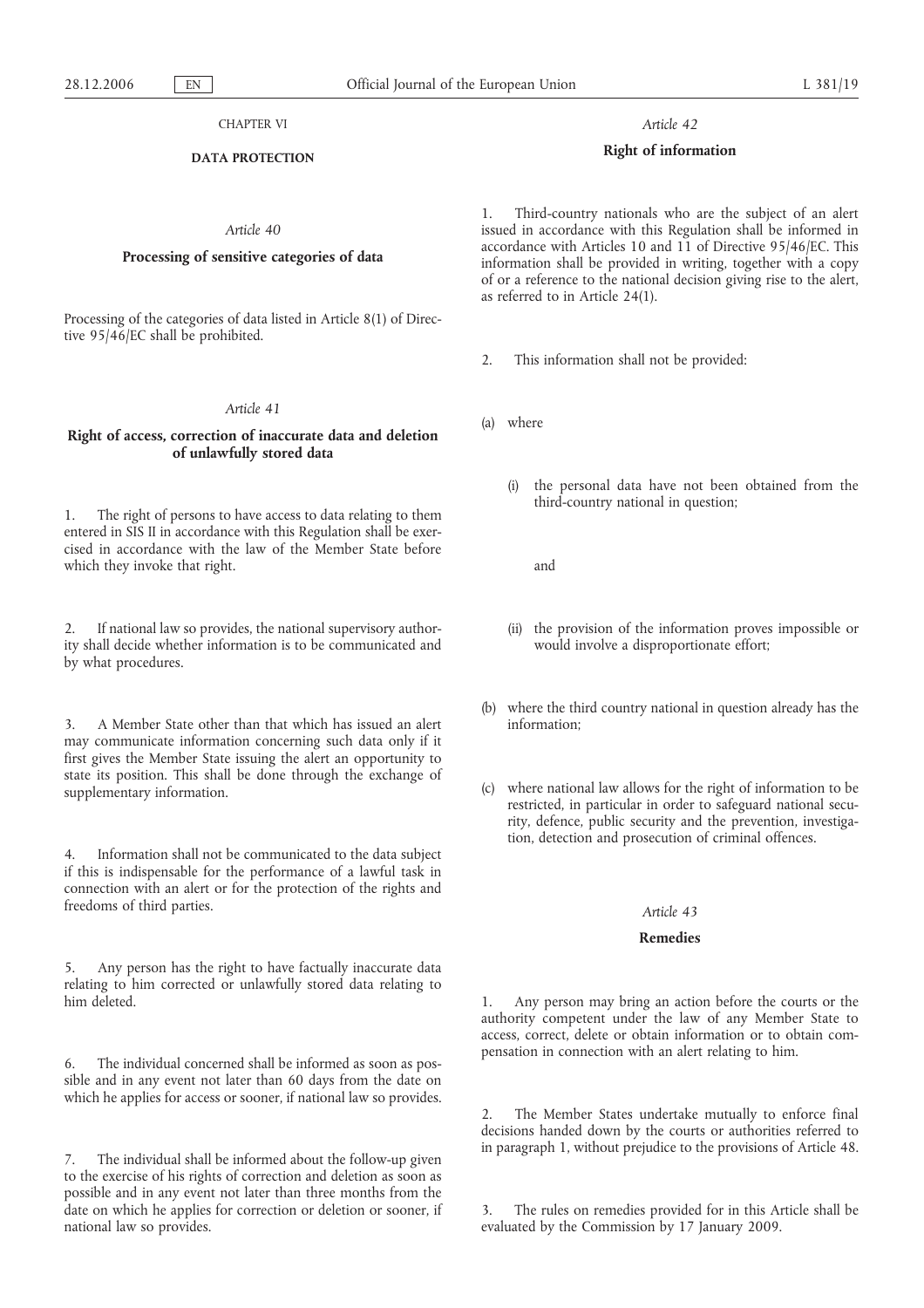## **Supervision of N.SIS II**

1. The authority or authorities designated in each Member State and endowed with the powers referred to in Article 28 of Directive 95/46/EC (the 'National Supervisory Authority') shall monitor independently the lawfulness of the processing of SIS II personal data on their territory and its transmission from that territory, and the exchange and further processing of supplementary information.

2. The National Supervisory Authority shall ensure that an audit of the data processing operations in its N.SIS II is carried out in accordance with international auditing standards at least every four years.

3. Member States shall ensure that their National Supervisory Authority has sufficient resources to fulfil the tasks entrusted to it under this Regulation.

2. They shall, each acting within the scope of its respective competences, exchange relevant information, assist each other in carrying out audits and inspections, examine difficulties of interpretation or application of this Regulation, study problems with the exercise of independent supervision or in the exercise of the rights of data subjects, draw up harmonised proposals for joint solutions to any problems and promote awareness of data protection rights, as necessary.

The National Supervisory Authorities and the European Data Protection Supervisor shall meet for that purpose at least twice a year. The costs and servicing of these meetings shall be for the account of the European Data Protection Supervisor. Rules of procedure shall be adopted at the first meeting. Further working methods shall be developed jointly as necessary. A joint report of activities shall be sent to the European Parliament, the Council, the Commission and the Management Authority every two years.

## *Article 47*

## **Data protection during the transitional period**

## *Article 45*

#### **Supervision of the Management Authority**

1. The European Data Protection Supervisor shall check that the personal data processing activities of the Management Authority are carried out in accordance with this Regulation. The duties and powers referred to in Articles 46 and 47 of Regulation (EC) No 45/2001 shall apply accordingly.

2. The European Data Protection Supervisor shall ensure that an audit of the Management Authority's personal data processing activities is carried out in accordance with international auditing standards at least every four years. A report of such audit shall be sent to the European Parliament, the Council, the Management Authority, the Commission and the National Supervisory Authorities. The Management Authority shall be given an opportunity to make comments before the report is adopted.

## *Article 46*

## **Cooperation between National Supervisory Authorities and the European Data Protection Supervisor**

1. The National Supervisory Authorities and the European Data Protection Supervisor, each acting within the scope of its respective competences, shall cooperate actively in the framework of their responsibilities and shall ensure coordinated supervision of SIS II.

Where the Commission delegates its responsibilities during the transitional period to another body or bodies, pursuant to Article 15(4), it shall ensure that the European Data Protection Supervisor has the right and is able to fully exercise his tasks, including carrying out on-the-spot checks, and to exercise any other powers conferred on him by Article 47 of Regulation (EC) No 45/2001.

### CHAPTER VII

# **LIABILITY AND PENALTIES**

# *Article 48*

## **Liability**

1. Each Member State shall be liable in accordance with its national law for any damage caused to a person through the use of N.SIS II. This shall also apply to damage caused by the Member State which issued the alert, where the latter entered factually inaccurate data or stored data unlawfully.

2. If the Member State against which an action is brought is not the Member State issuing the alert, the latter shall be required to reimburse, on request, the sums paid out as compensation unless the use of the data by the Member State requesting reimbursement infringes this Regulation.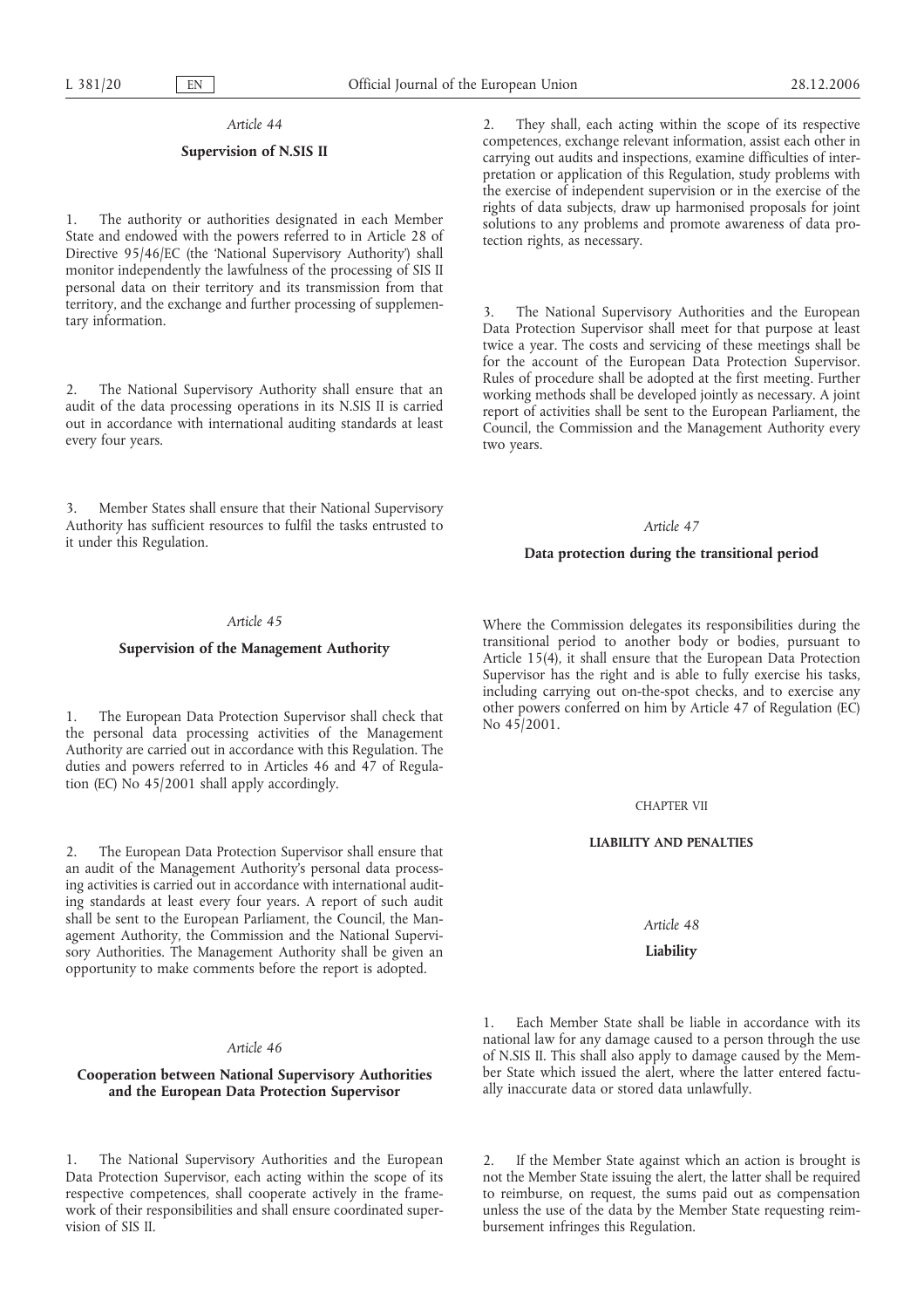3. If any failure of a Member State to comply with its obligations under this Regulation causes damage to SIS II, that Member State shall be held liable for such damage, unless and insofar as the Management Authority or another Member State participating in SIS II failed to take reasonable steps to prevent the damage from occurring or to minimise its impact.

## *Article 49*

#### **Penalties**

Member States shall ensure that any misuse of data entered in SIS II or any exchange of supplementary information contrary to this Regulation is subject to effective, proportionate and dissuasive penalties in accordance with national law.

#### CHAPTER VIII

## **FINAL PROVISIONS**

#### *Article 50*

### **Monitoring and statistics**

1. The Management Authority shall ensure that procedures are in place to monitor the functioning of SIS II against objectives relating to output, cost-effectiveness, security and quality of service.

2. For the purposes of technical maintenance, reporting and statistics, the Management Authority shall have access to the necessary information relating to the processing operations performed in Central SIS II.

3. Each year the Management Authority shall publish statistics showing the number of records per category of alert, the number of hits per category of alert and how many times SIS II was accessed, in total and for each Member State.

4. Two years after SIS II is brought into operation and every two years thereafter, the Management Authority shall submit to the European Parliament and the Council a report on the technical functioning of Central SIS II and the Communication Infrastructure, including the security thereof and the bilateral and multilateral exchange of supplementary information between Member States.

5. Three years after SIS II is brought into operation and every four years thereafter, the Commission shall produce an overall evaluation of Central SIS II and the bilateral and multilateral exchange of supplementary information between Member States. This overall evaluation shall include an examination of results achieved against objectives and an assessment of the continuing validity of the underlying rationale, the application of this Regulation in respect of Central SIS II, the security of Central SIS II and any implications for future operations. The Commission shall transmit the evaluation to the European Parliament and the Council.

6. Member States shall provide the Management Authority and the Commission with the information necessary to draft the reports referred to in paragraphs 3, 4 and 5.

7. The Management Authority shall provide the Commission with the information necessary to produce the overall evaluations referred to in paragraph 5.

8. During a transitional period before the Management Authority takes up its responsibilities, the Commission shall be responsible for producing and submitting the reports referred to in paragraphs 3 and 4.

#### *Article 51*

#### **Committee**

1. The Commission shall be assisted by a Committee.

2. Where reference is made to this paragraph, Articles 5 and 7 of Decision 1999/468/EC shall apply, having regard to the provisions of Article 8 thereof.

The period provided for in Article 5(6) of Decision 1999/468/EC shall be three months.

3. The Committee shall exercise its function from the date of entry into force of this Regulation.

#### *Article 52*

### **Amendment of the provisions of the Schengen Acquis**

1. For the purposes of matters falling within the scope of the Treaty, this Regulation shall replace, on the date referred to in Article 55(2), the provisions of Articles 92 to 119 of the Schengen Convention, with the exception of Article 102 A thereof.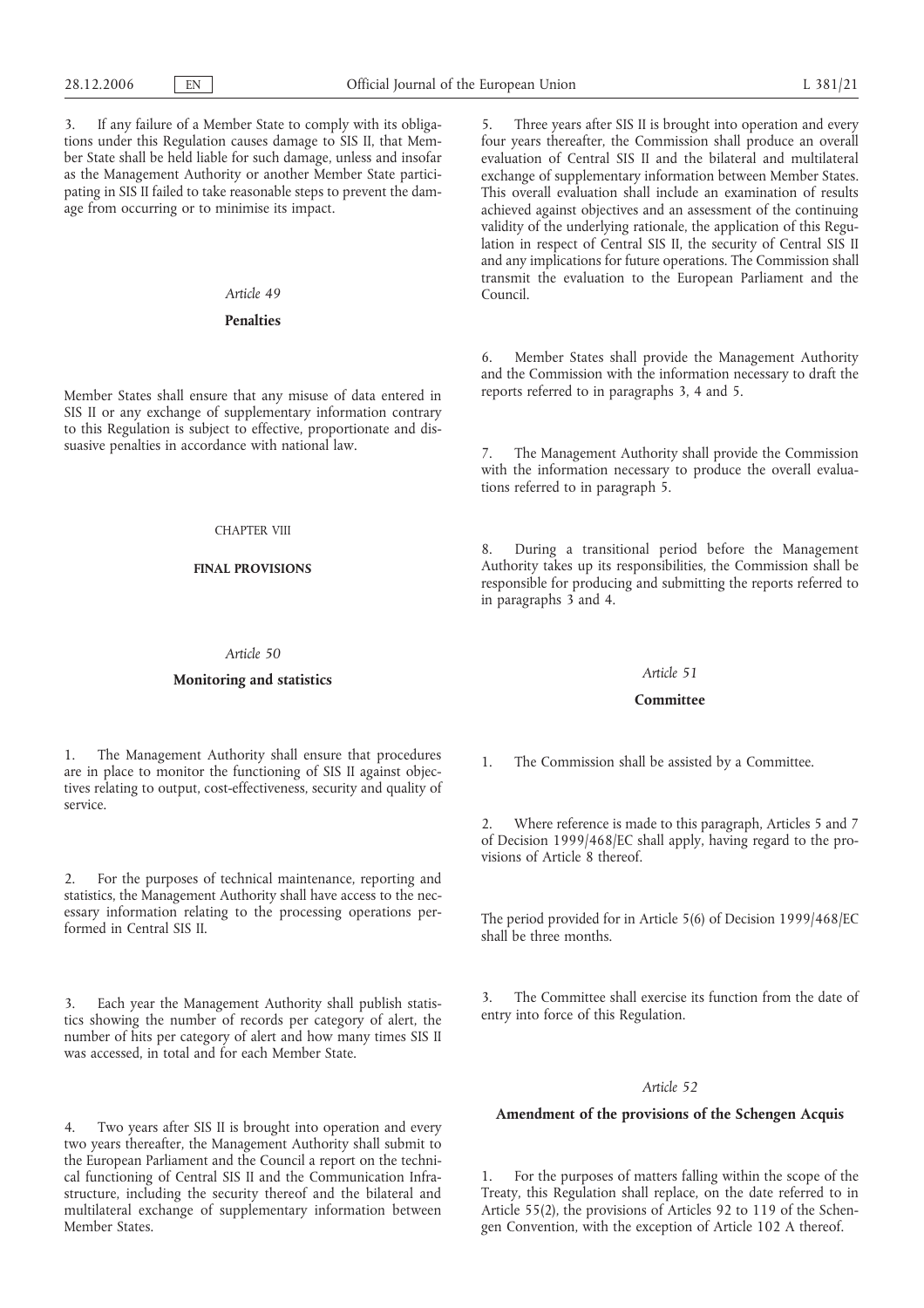2. It shall also replace, on the date referred to in Article 55(2), the following provisions of the Schengen acquis implementing those articles  $(1)$ :

*Article 53* **Repeal**

(a) Decision of the Executive Committee of 14 December 1993 on the Financial Regulation on the costs of installing and operating the Schengen Information System (C.SIS) (SCH/Com-ex (93) 16);

- (b) Decision of the Executive Committee of 7 October 1997 on the development of the SIS (SCH/Com-ex (97) 24);
- (c) Decision of the Executive Committee of 15 December 1997 amending the Financial Regulation on C.SIS (SCH/Com-ex (97) 35);
- (d) Decision of the Executive Committee of 21 April 1998 on C.SIS with  $15/18$  connections (SCH/Com-ex (98) 11);
- (e) Decision of the Executive Committee of 28 April 1999 on C.SIS installation expenditure (SCH/Com-ex (99) 4);
- (f) Decision of the Executive Committee of 28 April 1999 on updating the SIRENE Manual (SCH/Com-ex (99) 5);
- (g) Declaration of the Executive Committee of 18 April 1996 defining the concept of alien (SCH/Com-ex (96) decl. 5);
- (h) Declaration of the Executive Committee of 28 April 1999 on the structure of SIS (SCH/Com-ex (99) decl. 2 rev.);
- (i) Decision of the Executive Committee of 7 October 1997 on contributions from Norway and Iceland to the costs of installing and operating of the C.SIS (SCH/Com-ex (97) 18).

For the purposes of matters falling within the scope of the Treaty, references to the replaced Articles of the Schengen Convention and relevant provisions of the Schengen acquis implementing those Articles shall be construed as references to this Regulation.

Regulation (EC) No 378/2004, Regulation (EC) No 871/2004, Decision 2005/451/JHA, Decision 2005/728/JHA and Decision 2006/628/EC are repealed on the date referred to in Article 55(2).

## *Article 54*

## **Transitional period and budget**

1. Alerts shall be transferred from SIS 1+ to SIS II. The Member States shall ensure, giving priority to alerts on persons, that the contents of the alerts that are transferred from SIS 1+ to SIS II satisfy the provisions of this Regulation as soon as possible and within three years after the date referred to in Article 55(2) at the latest. During this transitional period, the Member States may continue to apply the provisions of Articles 94 and 96 of the Schengen Convention to the contents of the alerts that are transferred from SIS 1+ to SIS II, subject to the following rules:

- (a) in the event of a modification of, an addition to, or a correction or update of the content of an alert transferred from SIS 1+ to SIS II, the Member States shall ensure that the alert satisfies the provisions of this Regulation as from the time of that modification, addition, correction or update;
- (b) in the event of a hit on an alert transferred from SIS 1+ to SIS II, the Member States shall examine the compatibility of that alert with the provisions of this Regulation immediately, but without delaying the action to be taken on the basis of that alert.

2. The remainder of the budget at the date set in accordance with Article 55(2), which has been approved in accordance with the provisions of Article 119 of the Schengen Convention, shall be paid back to the Member States. The amounts to be repaid shall be calculated on the basis of the contributions from the Member States as laid down in the Decision of the Executive Committee of 14 December 1993 on the financial regulation on the costs of installing and operating the Schengen Information System.

During the transitional period referred to in Article 15(4), references in this Regulation to the Management Authority shall ( $\alpha$ ) OJ L 239, 22.9.2000, p. 439.  $\alpha$  be construed as a reference to the Commission.